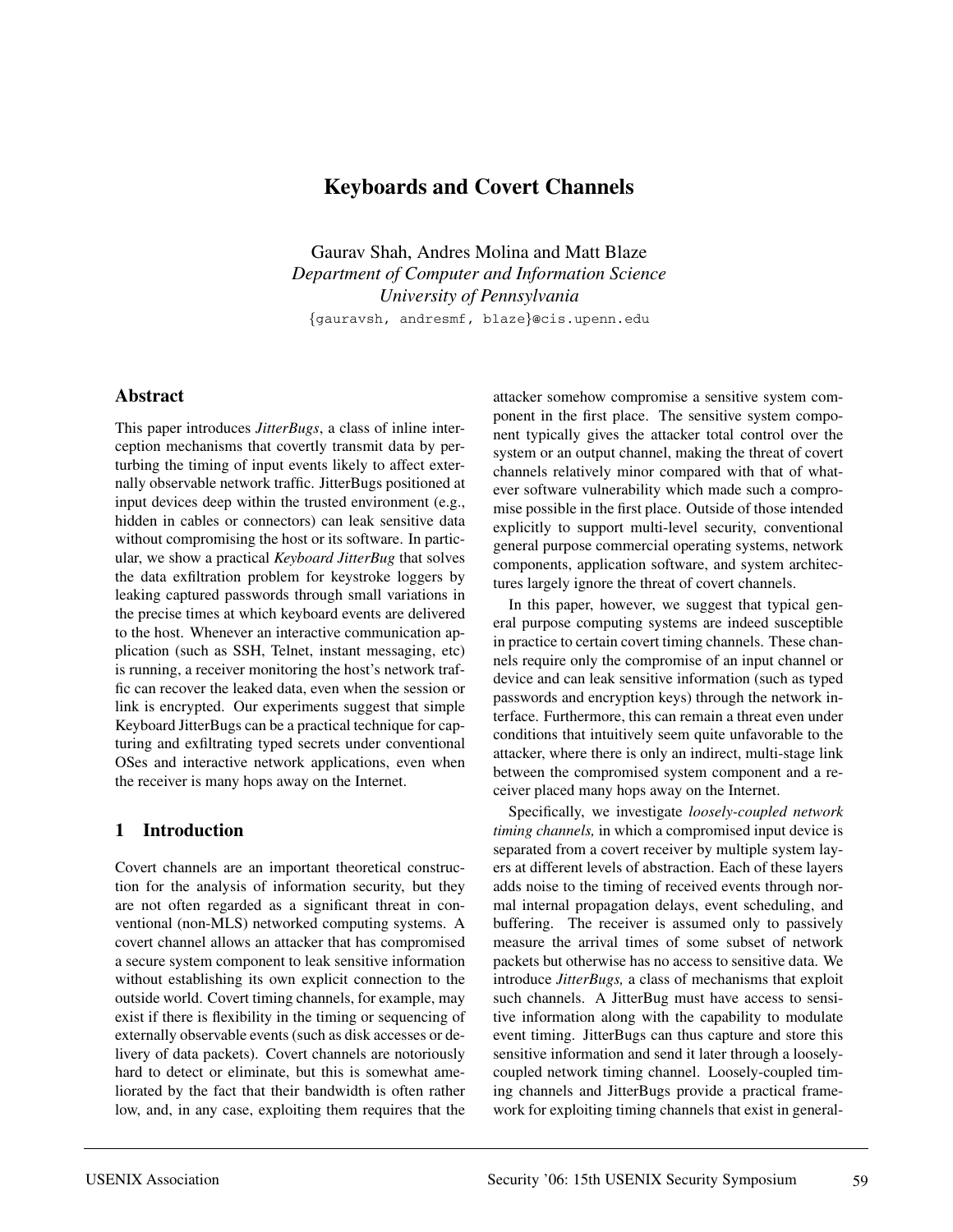purpose computing systems.

In particular, we built a hardware keylogger, the *Keyboard JitterBug,* that can leak typed passwords over the Internet without compromising the host or its OS, without the use of a separate communication channel, and without the need for subsequent access to the device by the attacker. The Keyboard JitterBug is intended as an interesting artifact in its own right (demonstrating a practical attack tool that can operate under highly constrained conditions), but also as a platform for studying the propagation of timing information across hardware, operating systems, network stacks and the Internet. Assuming that the user is running an interactive network application (e.g. SSH, X-Windows), it can leak previously captured passphrases over such network connections. We show using experiments that one can get good performance independent of the OS, system and network conditions under which the Keyboard JitterBug is deployed. Such a device is therefore very robust against any changes in its environment. Keyboard JitterBugs also raise the threat of a *Supply Chain Attack*. In this attack, a powerful adversary subverts a large number of keyboards in the hope that a target of interest acquires one.

### **2 Related Work**

A common simplifying assumption in the covert channel literature is that the attacker has direct control over the timing of the events being measured by the receiver. That is, the attacker is usually assumed to compromise important system components that allow partial or total access to the output subsystem. While this may be a useful conservative assumption for those concerned with minimizing covert channel bandwidth or for abstractly modeling information leakage, we note that those seeking to *exploit* a timing channel may be able to do so more indirectly. In particular, network packet timing is influenced by many system components outside a host's network subsystem, including input devices. Event timing information is propagated from one layer to another, eventually reaching the external network, where it can be measured by an adversary. We are not the first to observe that packet timing can leak sensitive information about non-network subsystems, which has been effectively exploited in remote timing "side channel" attacks against crypto systems [10] and for host fingerprinting [26, 8, 9]. Here, however, we are concerned not with incidental side channel leakage, but with leakage deliberately introduced (perhaps at somewhat higher bandwidth) by a malicious adversary.

The term "covert channel" was first used by Lampson [27] in describing program confinement to ensure processes were not able to leak private data to other processes. Covert channels have primarily been studied in the context of multi-level secure (MLS) systems. MLS systems have multiple security clearance levels. A "HIGH" level should be able to access any data at "LOW" level but not vice-versa. It is thus important that there be no covert channels that allow a rogue agent (e.g. software trojan horse, spy) to transfer information from "HIGH" to "LOW". As a result, some of the earliest research in covert channels was from the perspective of these systems. Due to resource sharing and some commonly used MLS primitives, getting rid of covert channels in such systems is often very hard and in some cases, effectively impractical [38, 33].

Identification of covert timing channels is concerned with enumerating all possible covert channels that might be exploited by a software or the user. The US Trusted Computer System Evaluation Criteria [2] requires explicit covert channel identification in any system certified at class B3 or higher. Many methods have been proposed to identify covert channels, e.g. dual-clock analysis [46], shared resource matrix [24], high-level scenarios [17]. Note that none of these methods guarantee that all covert channels will be found, and, more importantly, identified channels may represent an exploitable threat.

Once practical covert timing channels have been identified, it is often necessary to take steps to mitigate them. Mitigation of timing channels involves either neutralizing the channel completely or reducing its bandwidth to acceptable levels. The first step in covert channel analysis typically involves estimating the worst case bandwidth and the effect of various system parameters like noise and delay [35, 6, 16, 43, 34]. Once this is done, there are many ways in which channel bandwidth can be reduced, including the network pump [20, 21, 22], fuzzy time [18], timing jammers [16] and language transformations [5]. Reducing the bandwidth of covert channel does not imply that the covert channel threat is removed. Useful and important information like encryption keys can still be leaked out over low-bandwidth covert channel [31].

Because it is often not practical to neutralize covert timing channels completely, it might be preferable to detect their active exploitation rather than suffering the performance penalties associated with reducing their potential bandwidth [11]. The detection of network timing channel exploitation is known to be a difficult problem in general. Although specific methods [11, 7] have been proposed to handle various covert encodings, they do not work against every kind of timing channel. All these mechanisms rely on some notion of "regularity" to distinguish between regular network traffic and covert timing channel traffic. The exact regularity depends on the specific channel encoding to be detected and therefore, none of these methods work for every possible scheme.

*Side-channel* attacks against cryptosystems are some-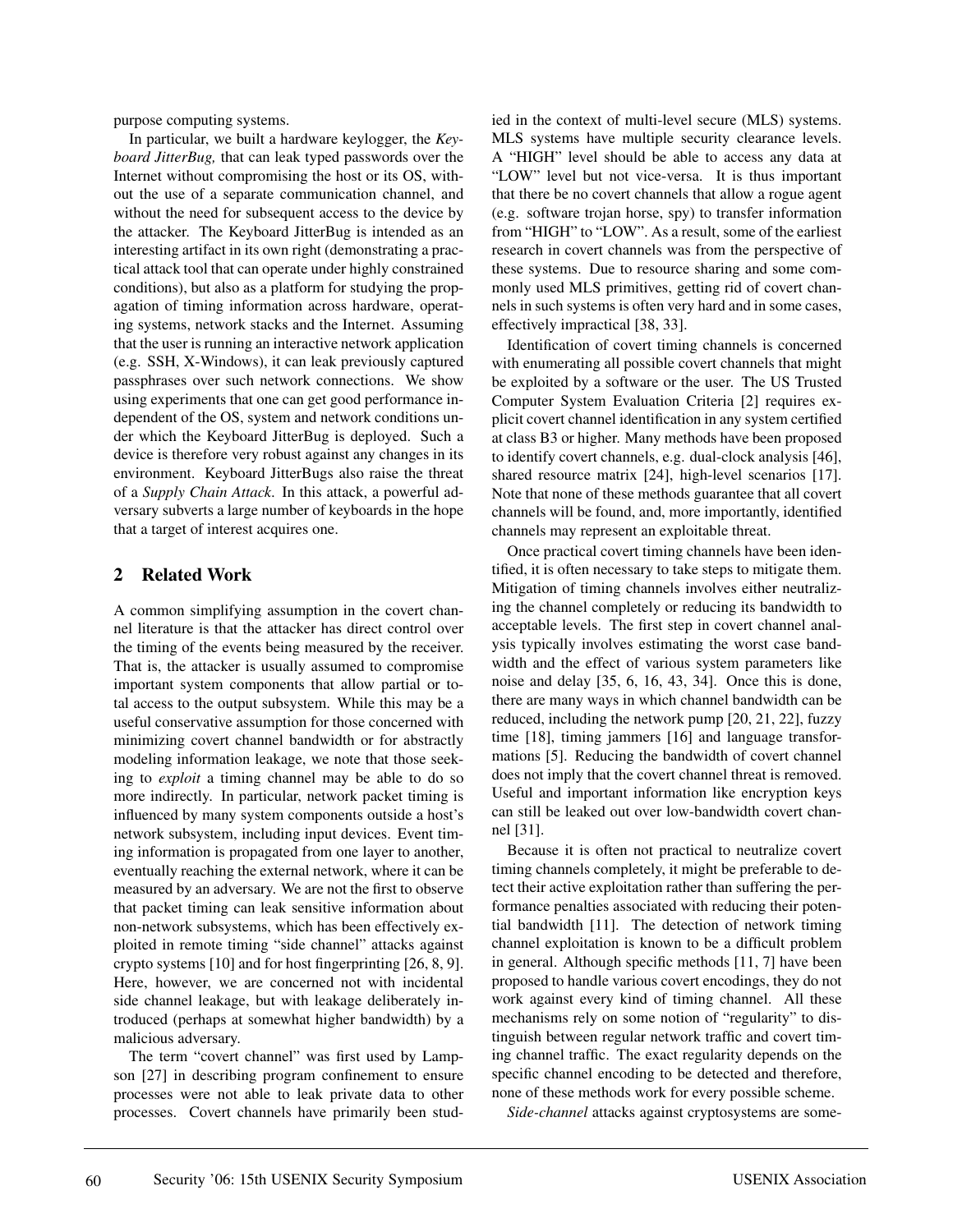what similar to covert channels. Side-channel attacks exploit information leaked by an application's implementation of a crypto algorithm. By measuring the time it takes to perform different cryptographic operations and a knowledge of the implementation, it is sometimes possible to extract key bits [25]. It has been shown that sidechannel timing attacks can be practical over a network [10]. Side-channel leakage can also occur in contexts outside of cryptographic algorithms themselves. Song et al. [41] describe a timing attack on the inter-keystroke timing of an interactive SSH connection. Their experiments indicate that one can gain 5.7 bits of information about an SSH password from the observed interkeystroke timings over a network, assuming a password length of 8 characters. This corresponds to a 50x reduction in work factor for a bruce-force attack.

In fact, the most commonly studied examples of network timing channels in the recent literature are cryptosystem side-channel attacks. Here, the amount of information leaked per packet is very small but given sufficient data and large enough samples, it is possible to perform effective cryptanalysis [23].

Actual malicious attacks exploiting covert channels have not been commonly reported in the literature. Covert *storage* channels exploiting unused TCP/IP header fields have been used in the past by DDoS tools [13]. We are not aware of any public reports documenting the use of malicious covert network *timing* channels in the wild over the Internet, although it is at least plausible that they too have been exploited as part of real attacks.

Given the high variability in round trip times of network packets and their unreliable delivery mechanisms without any QoS guarantees, it is natural to ask whether covert timing channels are even practical on the Internet. Surprisingly, there has been relatively little research on the practical exploitation of covert network timing channels. Cabuk et al. [11] describe the design of a simple software-based network timing channel over IP. Because the timing channel is software based, the sender of the channel has complete control over the network subsystem. Their timing channel uses a binary symbol encoding where the presence or absence of a network packet in a timing interval signifies a bit of information.

The idea of perturbing the timing information of existing network traffic is not new. Addition of timing jitters to existing network packets has been studied previously for SSH stepping stone correlation [45] and for tracking VoIP calls [44]. VoIP tracking relies on encoding timing information in VoIP packets to encode a 24-bit watermark that can then be used to correlate two separate VoIP flows. This is made possible by exploiting the regularity of VoIP traffic and modifying the statistical properties of groups of packets to encode bits. Some timing attacks on anonymizing mix networks also rely on perturbing flows [36, 30].

# **3 Input Channels and Network Events**

In the discussion that follows, we use the following terminology while talking about covert network timing channels. The *sender* of the channel is the subverted entity that is responsible for modulating the timing to encode information. It can be an application software, part of the operating system or a hardware device. The *receiver* in the channel can either be a network connection endpoint or a passive eavesdropper that extracts information from the channel by looking at network packet timings.

The sender in a covert network timing channel aims to modulate the timing of packets on the network to which the receiver has access. This may, for example, be the result of a software trojan that generates network packets at specific times corresponding to the information being sent [11]. Similarly, a router in the path of a network packet can change [44] the timing of the packets it receives before sending them to their destination. In both these examples, the sender of the timing channel has complete control over the network packets and can directly influence their timing on the network. Ideally, when the network delay is negligible, the receiver of the timing channel observes the same timings as those intended by the sender. Thus, the sender of the covert channel is a part of an already compromised output channel or device. Research in practical network timing channels typically considers such direct channel senders. This threat model, however, is overly conservative. It is possible to have usable and practical network timing channels that require only the compromise of system components that have traditionally been thought to lie comfortably within a host's security boundary: the input subsystems.

That the subversion of an input channel or device is a sufficient condition for a practical network timing channel to exist is a somewhat surprising claim. However, once we consider that many network events are directly caused by activity on input channels, it is easy to see how such covert channels might work. Also, because we are just interested in timing, we only need to modify the timing of existing input events. It is not necessary to generate any new traffic.

From the attacker's perspective, the goal of a covert channel is to leak secrets in violation of the host's security policy. Compromised input devices expose any secrets communicated over the input channel. For example, compromising a keyboard (used by the Keyboard JitterBug) allows the attacker to learn passphrases and other personal information that can then be leaked over the covert network timing channel.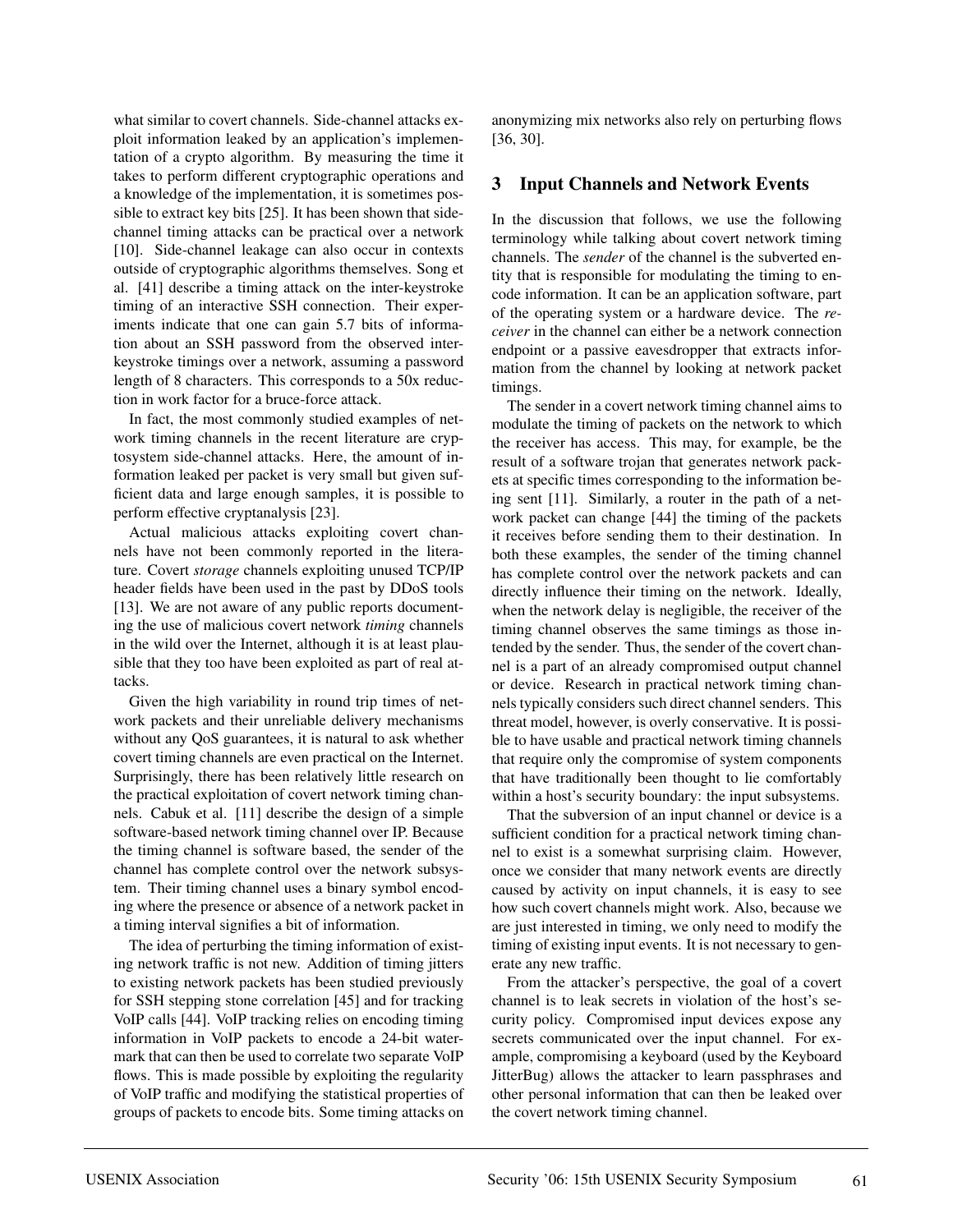In fact, compromising an output channel to leak secrets over a covert channel is not a very interesting scenario for the attacker. Once such a channel or device has been infiltrated by an attacker, leaking secrets from it is very easy. A compromised output subsystem has many options for communicating with an unauthorized receiver, often at much higher bandwidth than a covert channel could provide.

Input based channels do not fit well within the traditional model used in covert channel analysis. As we will see, their presence – as well as the fact that they can be exploited in practice – makes it necessary to include input devices in the Trusted Computing Base (TCB).

The coupling between input devices and the network is made possible by timing propagation often present in general purpose computing systems. Once these channels have been identified, they can be exploited with a JitterBug.

## **4 Networks and JitterBugs**

Loosely coupled network timing channels and JitterBugs are a way of thinking about covert network channels in conventional computer architectures that emphasizes their potential for exploitation. As such, they also provide a model under which the threat of covert channels in conventional computer systems can be analyzed.

One of the characteristics of the software and router based network timing channel described in the previous section is that the sender and receiver of the channel are closely coupled together.

In *loosely coupled network timing channels*, the sender and receiver might be separated by multiple system layers, each belonging to a different level of abstraction. These channels are based on the observation that, just as data flow occurs in a general computing system, timing information also propagates from one system object to the other. By perturbing this timing information, it is possible to modulate a receiver many stages ahead in this flow. It is easier to see how this can be done by considering an example flow that is exploited by the Keyboard JitterBug.

Consider the case where the user is running an interactive network application. Each keypress triggers a sequence of events. The keyboard sends scan codes over the keyboard cable to the host's keyboard controller. This transmission is not instantaneous and depends on the state of the hardware, whether there's enough space in the keyboard controller buffer, etc. This in turn causes an interrupt to be generated to the operating system. Depending on the operations being performed, there might be a variable delay between when the value is received by the keyboard buffer and when it is read by the operating system. Once the interrupt handling routine has

read the value from the keyboard controller, the operating system will typically perform some additional operations (e.g. scan-code  $\rightarrow$  key-code translation) and put this value into a buffer to be read by the user-space network application, typically through a *read()* system call. Once the interactive network software gets the character, it might perform additional processing (e.g. encryption) before requesting the OS to send the character in a network packet. Similarly, additional delays will occur due to the network stack and hardware before the packet is sent out on the network. The timing of the network packet corresponds to the time when the key is pressed and the sum of all these additional delays.

In the above example, the flow of timing information (when the key is pressed) goes through several iterations of these added delays while the data moves through various system layers at different abstractions. Each of these layers adds noise to the timing information by imposing a non-deterministic delay due to their internal scheduling, buffering and processing mechanisms. Loosely coupled timing channels are based on the idea that the timing information can be influenced at any one of these several layers.

As long as the sender of the covert timing channel is positioned somewhere before or within any of these layers, it can modulate event timing to transmit data. The encoding applied by the sender is dependent on the properties of this channel that exists between itself and the receiver. The more the number of layers between the sender and receiver, the weaker is their coupling on the timing channel. A loosely coupled network timing channel is one where the source and the receiver of the timing channel are separated by many such delay inducing layers.

# **4.1 JitterBugs**

*JitterBugs* are a class of mechanisms that can be used to covertly exploit a loosely coupled network timing channel. They have two defining properties. First, they have access to (and can recognize) sensitive information. Second, they have the ability to modulate event timing over a loosely-coupled network timing channel.

The covert transmission need not performed at the same time the sensitive information is captured. A JitterBug can collect and store sensitive information and replay it later over the loosely coupled network timing channel. A JitterBug is semi-passive in nature, i.e. it does not generate any new events. All modulation is done by piggybacking onto pre-existing events. This also makes a JitterBug much harder to detect in comparison to a more active covert timing channel source. Figure 1 shows the general architecture of a JitterBug.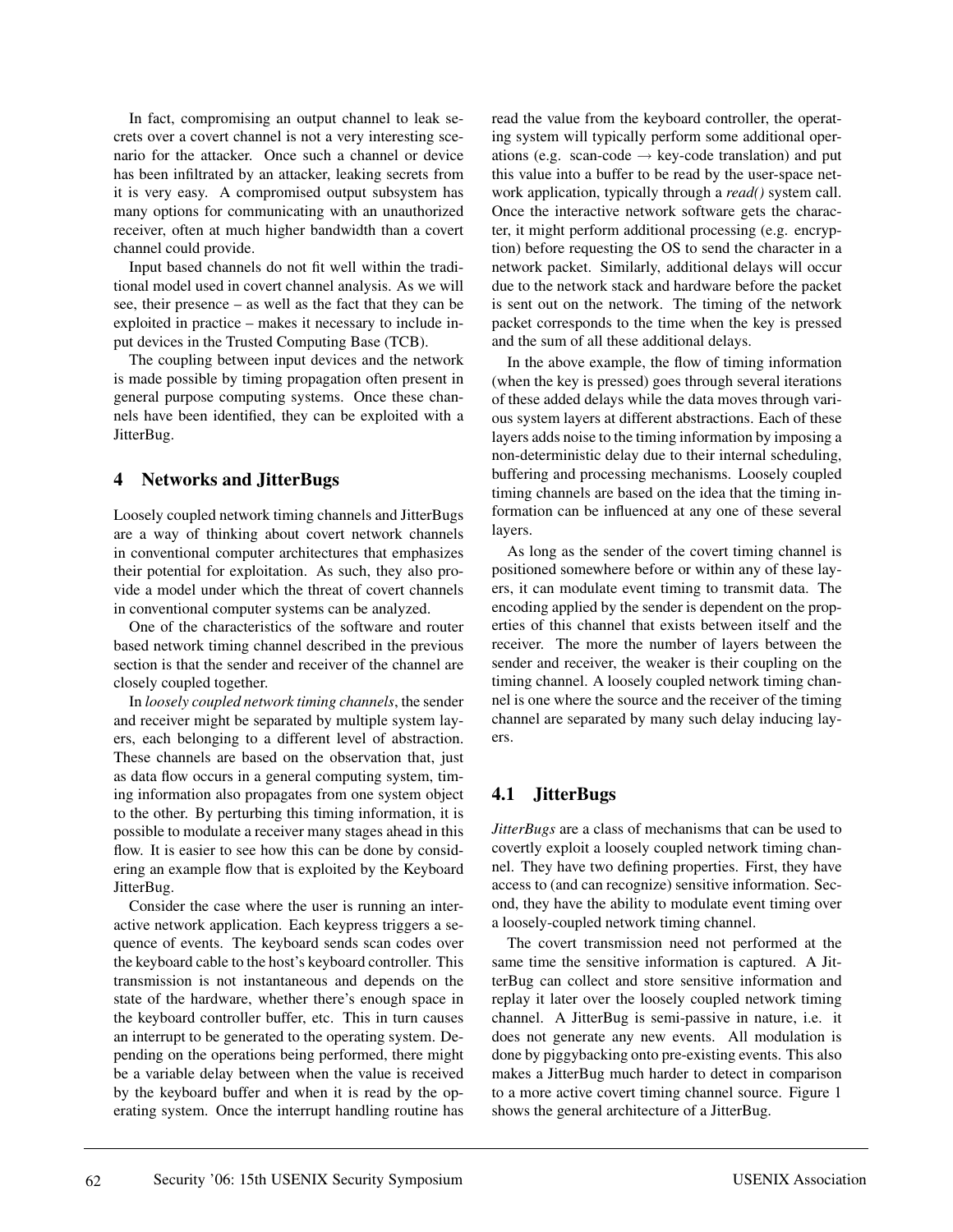

Figure 1: High-level overview of JitterBug

## **4.2 Example Channels**

The keyboard is not the only channel susceptible to exploitation by a JitterBug. Other input peripherals can also provide a suitable environment for a covert network timing channel to exist. Various network computing applications allow users to remotely access hosts on the Internet as if they were being used locally. Some examples of such applications include NXClient, VNC (Virtual Network Computing) and Microsoft Remote Desktop. To minimize lag and keep the response time low, user input is typically transmitted over the network as soon as it is received on the sender's side. This timing channel can be exploited by placing a JitterBug between the communication path of the input device and the computer. Any digital input device – the mouse, digital microphone, web camera, etc. – is potentially exploitable in this way.

Many VoIP implementations support optimizations based on "silent intervals", periods of speech where nothing is being said. Network communication while using VoIP is typically regular. Packets with voice data are sent out at regular intervals over the network. If the silent interval feature is supported, then during periods of silence, packets are no longer sent to conserve bandwidth and system resources. By adding extraneous noise that influences the times at which these silent intervals are generated, a covert network timing channel can exist. In this case, a JitterBug can be placed in the audio interface or behind a digital microphone.

# **5 Keyboard JitterBug**

In most interactive network applications (e.g. SSH, XServer, Telnet, etc.), each keypress corresponds to a packet (possibly encrypted) being sent out on the network. The timing of these packets is closely correlated with the times at which the keys were pressed. The Keyboard JitterBug adds small delays to keypresses that encode the data to be covertly exfiltrated. By observing the precise times packets arrive on the network, a remote receiver can recover this data. The Keyboard JitterBug does not generate any new network packets. It piggybacks its output atop existing network traffic by modulating timing.

The Keyboard JitterBug makes it possible to leak secrets over the network simply by compromising a keyboard input channel. It is, in effect, an advanced keylogger that solves the data exfiltration problem in a novel way.

# **5.1 Architecture**

Our Keyboard JitterBug is implemented as a hardware interception device that sits between the keyboard and the computer. It is also possible to implement a Jitter-Bug by modifying the keyboard firmware or the internal keyboard circuits, but the bump-in-the-wire implementation lends itself to easy installation on existing keyboards without the need for any major modification. Figure 2 shows the high-level architecture of the Keyboard Jitter-Bug.

The Keyboard JitterBug adds timing information to keypresses in the form of small jitters that are unnoticeable to a human operator. If the user is typing in an interactive network application, then each keystroke will be sent in its own network packet. Ignoring the effects of buffering and network delays (the ideal case), the timing of the network packets will mirror closely the times at which the keystroke were received by the keyboard controller on the host. By observing these packet timings, an eavesdropper can reconstruct the original information that was encoded by the Keyboard JitterBug.

# **5.2 Symbol Encoding**

The Keyboard JitterBug implements a covert timing channel by encoding information within inter-keystroke timings. By modifying the timing of keyboard events received by the keyboard controller, the inter-keystroke timings are manipulated such that they satisfy certain properties depending on the information it is trying to send.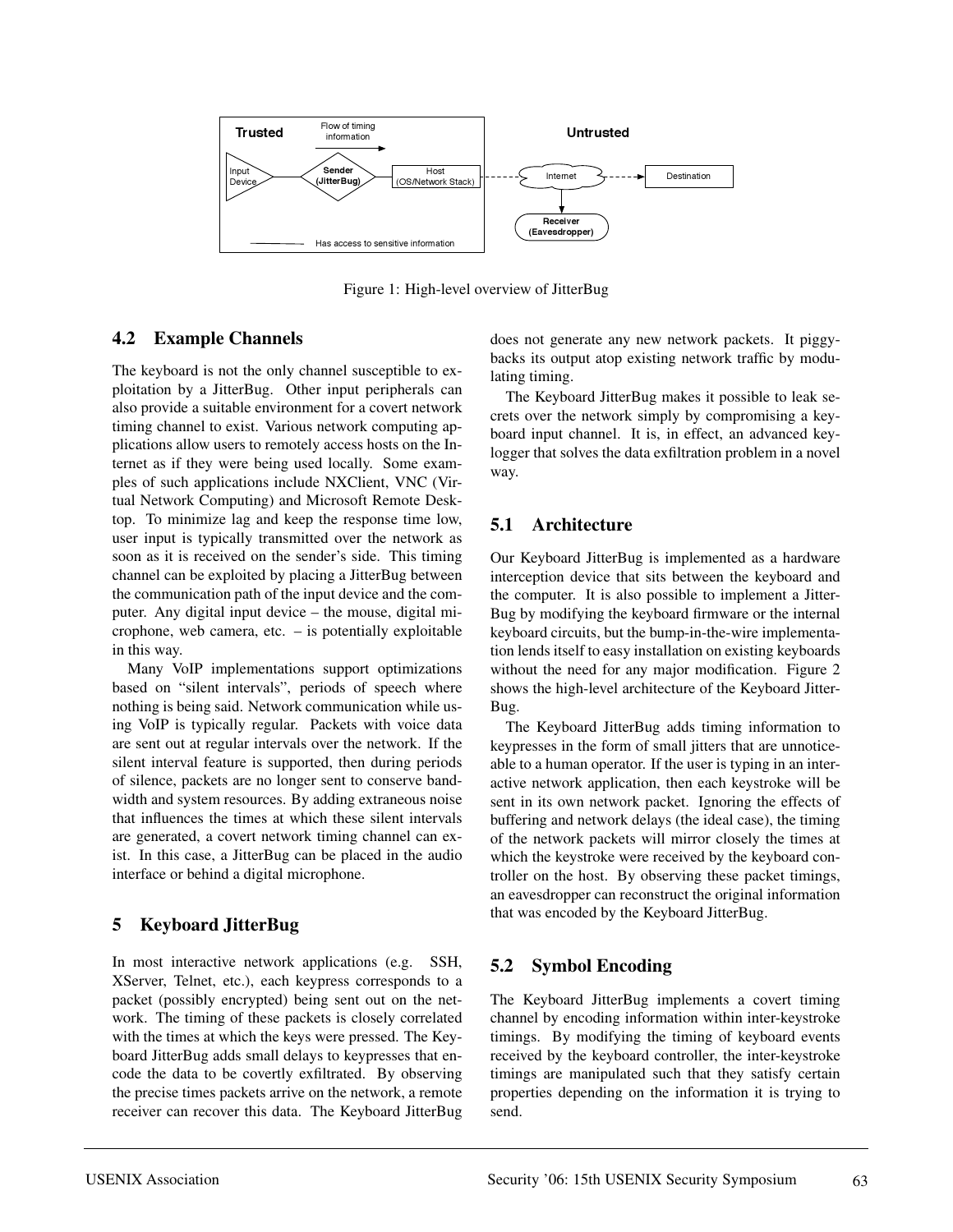

Figure 2: Keyboard JitterBug architecture

The sender and the receiver do not require synchronized clocks but they do need clocks with sufficient accuracy. Our prototype Keyboard JitterBug uses its own crystal controlled clock to govern timing.

Below we describe a simple binary encoding scheme where each timing interval corresponding to adjacent keystrokes encodes a single bit of information.

To encode a binary sequence  ${b_i}$  using the Keyboard JitterBug, we manipulate the sequence  $\{t_i\}$  of times when the keystrokes are pressed by adding a delay denoted by  $\tau_i$  to each element of this original sequence. The new sequence of events  $\{t_i'\}$ , where each  $t_i' = t_i + \tau_i$ , are the times at which the keystrokes are released by the Keyboard JitterBug to the keyboard controller. The resulting sequence encodes information in the differences  $\delta_i = t'_i - t'_{i-1}$ , such that:

$$
\delta_i \bmod w = \begin{cases} 0 & \text{if } b_i = 0; \\ \lfloor w/2 \rfloor & \text{if } b_i = 1; \end{cases}
$$

where w is a real-time parameter called the *timing window*.

Therefore, to encode a '0' the delay added is such that  $\delta_i$  mod w is 0 and to encode a '1', the delay added is such that  $\delta_i$  mod w is  $\lfloor w/2 \rfloor$ . In this symbol encoding scheme, within the timing window of length w,  $|w/2|$  is the antipode of 0.

Observe that each  $\tau_i < w$ . Hence, w defines the maximum delay added to each keystroke by the Keyboard JitterBug.

It is easy to understand the encoding algorithm with the help of a simple example. Assuming a window size  $w$  of 20 ms, to transmit the bit sequence  $\{0, 1, 0, 1, 1\}$ , the JitterBug would add delay such that the modified inter-keystroke timings (modulo 20) would be  $\{0, 10, 0, 10, 10\}$ . So if the (original) observed inter-keystroke timings were (in ms)  ${123, 145, 333, 813, 140}$ , the delay added would be such that the modified inter-keystroke timings are {140, 150, 340, 830, 150}. Hence, the JitterBug would use the delay sequence  $\{17, 5, 7, 17, 10\}$  where each of these individual delays is less than 20 ms.

### **5.3 Symbol Decoding**

For the Keyboard JitterBug network timing channel, the receiver is a passive eavesdropper that needs only the ability to measure the times at which each network packet arrives on the network. There are two ways a receiver might extract this timing information: *TCP Timestamps* and *sniffer timestamps*.

The *TCP Timestamp* option, described in RFC 1323 [19], allows each TCP packet to contain a 32-bit timestamp. This 32-bit TCP timestamp is a monotonically increasing counter and acts as a virtual-clock. In most modern operating systems, the TCP timestamp is directly derived from the system clock. The granularity of this clock depends on the operating system in use. Some commonly used values are 10 ms (some Linux distributions and FreeBSD), 500 ms (OpenBSD), and 100 ms (Microsoft Windows). As TCP timestamps correspond to the time at which the network packet was sent according to the source clock, they are unaffected by network jitter. The chief disadvantage of using TCP timestamps is their much coarser granularity on many operating systems, requiring the use of large timing windows for symbol encoding and decoding. Also, TCP timestamps are only used for a flow if both ends support the option and in addition, the initial SYN packet for the connection contained this option.

*Sniffer timestamps*, in contrast, represent the times at which packets are seen by a remote network sniffer. Due to network delays, these timestamps are offset from the actual time the packet was sent at the source. In addition, these timing offsets are affected by any network jitter present.

Based on the above discussion, it is clear that the choice of the particular timestamp to use depends on the exact network conditions, timing window size and the placement of the receiver on the network relative to the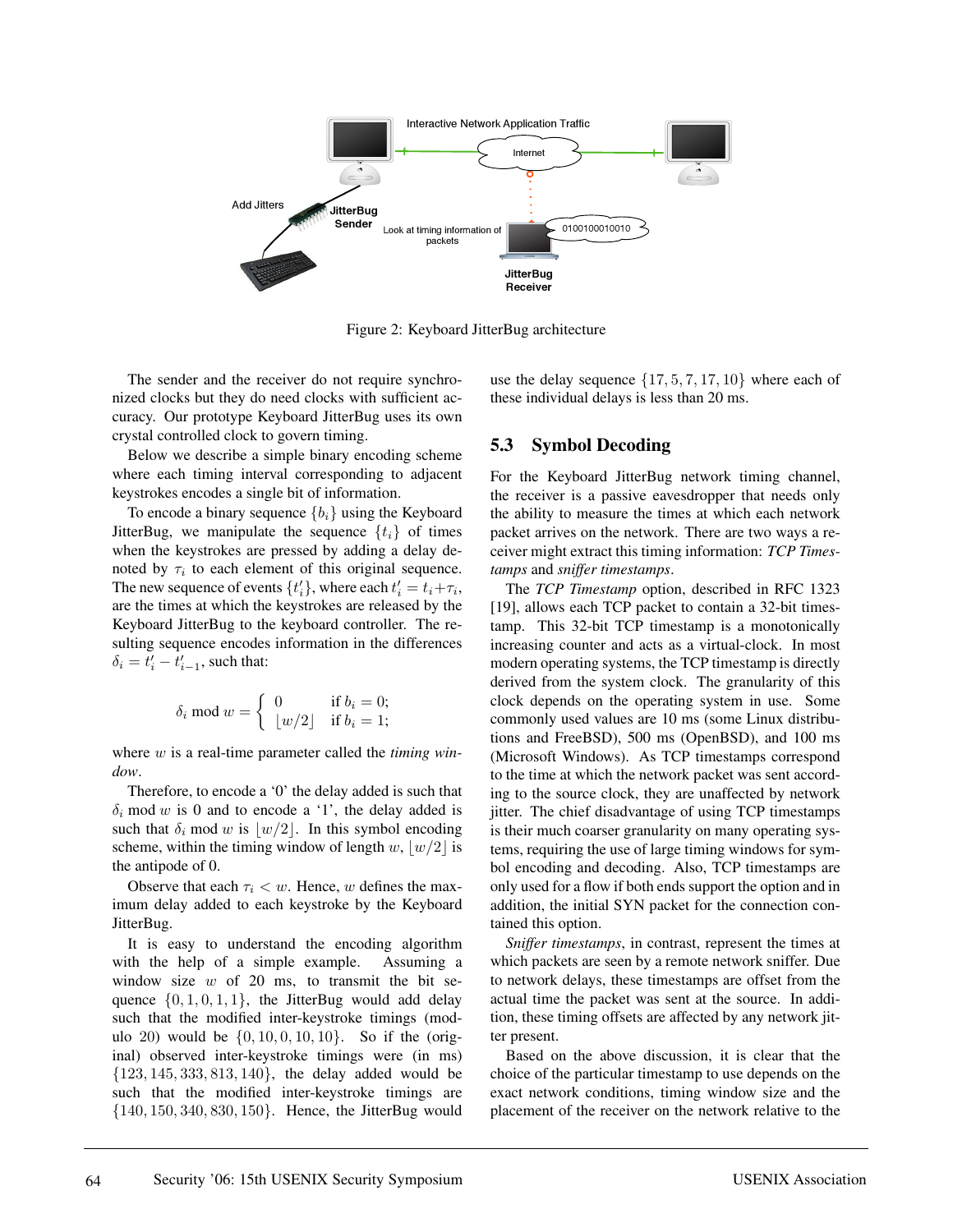covert channel sender. However, we use sniffer timestamps exclusively for our experiments as they provide sufficient granularity for a much wider range of window sizes and operating systems. Also, since the Keyboard JitterBug has no control over the host or its OS, assuming only sniffer timestamps is a more conservative assumption for the attacker.

For decoding, the receiver on the timing channel records the sequence of times  $\{\hat{t}_i\}$  of network packets corresponding to each keystroke. Then the sequence of differences  $\{\delta_i = \hat{t}_i - \hat{t}_{i-1}\}$ , encodes the bits of information being transmitted. To allow the receiver to handle small variations in network transit times due to network jitter, the decoding algorithm allows some tolerance. The tolerance parameter  $\varepsilon$  is used by the decoder to handle these small fluctuations. The decoding algorithm is as follows:

if  $-\varepsilon < \tilde{\delta}_i \le \varepsilon$  (mod w) then  $b_i = 0$ ; if  $w/2 - \varepsilon \le \delta_i < w/2 + \varepsilon \pmod{w}$  then  $b_i = 1$ ;



Figure 3: Timing Window for binary symbol decoding

The tolerance  $\varepsilon$  is an important parameter that decides the length of *guard bands* that compensate for the variability in the network and other delays. Figure 3 shows how the receiver decodes bits based on the inter-packet delays modulo the length of the timing window. The bands used for the decoding are calculated based on the value of  $\varepsilon$ . From the figure it is easy to see that maximum value of  $\varepsilon$  is  $w/4$ . Note that for a particular choice of w and  $\varepsilon$ , the proportion of timing window allocated for '1' and a '0' may not be equal.

For applications where the total added jitter is an important consideration, the tolerance  $\varepsilon$  can be used during symbol encoding to reduce the average jitter added at the cost of some channel performance.

The length of the timing window is an important parameter. We want it to be small so as to minimize the keyboard lag experienced by the user. At the same time, we want to make sure the guard bands are large enough to handle channel noise.

Because the receiver uses inter-packet delay and not absolute packet times, there is no need for synchronization between the source and receiver clocks. The clocks, however, need to run at the same rate.

The above scheme allows one bit of information to be transmitted per keypress. However, it is also possible to use a more efficient symbol alphabet with cardinality greater than two by subdividing the window further (instead of just two regions) corresponding to each possible symbol that can be transmitted. This choice however impacts the required granularity of the timing window. More specifically, for an encoding scheme with alphabet A, cardinality k, and a tolerance of  $\varepsilon$  for each symbol, the timing window w needs to be atleast  $2k\varepsilon$  units in length. We experimentally evaluate one such scheme in Section 6.3.6.

### **5.4 Framing and Error Correction**

Our Keyboard JitterBug assumes that there will be bursts of contiguous keyboard activity in the interactive network application generating network packets, though these bursts themselves might be interrupted and infrequent. In our model, the only information sent over the covert timing channel is ASCII text corresponding to short user passphrases. Consequently, we do not perform any detailed analysis of the performance of the channel using different framing mechanisms. However, we tested the Keyboard JitterBug using two very simple framing schemes.

One approach is based on *bit-stuffing* [28], which uses a special sequence of bits known as the Frame Sync Sequence (FSS) that acts as frame delimiter. This sequence is prevented from occurring in the actual data being transmitted by "stuffing" additional bits when it is encountered in the data stream. Conversely, these extra bits are "destuffed" by the decoder at the receiver to recover the original bits of information. The advantage of using bit-stuffing is that it does not require any change to the underlying low-level symbol encoding scheme. For example, the symbol alphabet can still be binary.

An alternative framing mechanism adds a third symbol to the low-level encoding scheme. This special symbol in the underlying transmission alphabet acts as a frame delimiter. Note that if the length of the timing window is kept constant, this reduces the maximum possible length of the guard bands used for decoding the information symbols (0 and 1) compared to a purely binary scheme. So this might lead to lower channel performance if network noise is present. It is also useful to give more tolerance to the frame delimiter symbol encoding as framing errors cause the whole frame to be discarded at the receiver. Thus, delimiter corruption causes a much higher commensurate effect on the overall bit error rate than the corruption of a single bit. This issue is discussed further in Section 6.3.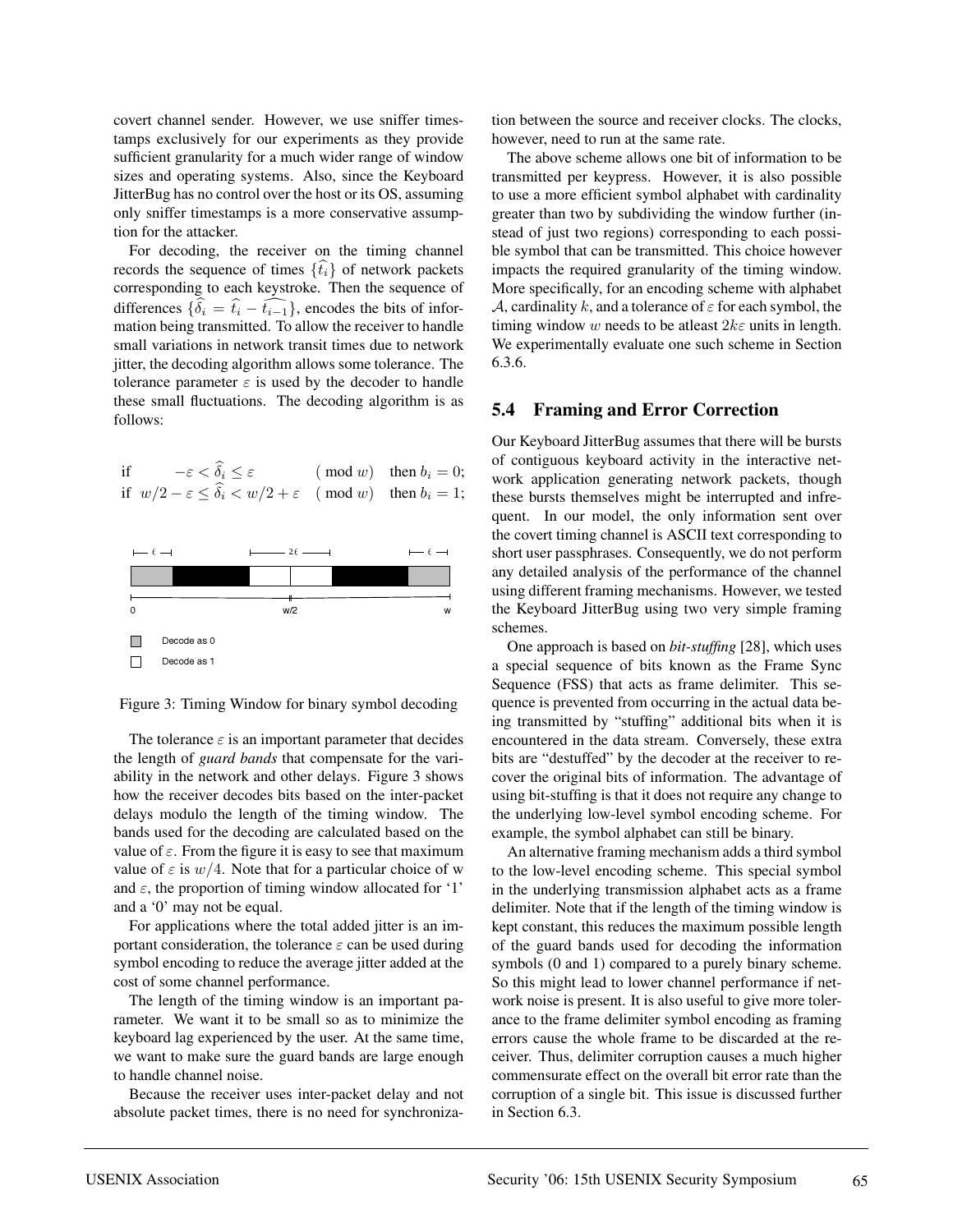

Figure 4: Prototype Keyboard JitterBug

Error correction might also be required if the timing channel suffers from a lot of noise. However, in the simple case in which a short encryption key or password is being leaked, forward error correction is provided inherently by repeating the transmission each time it completes.

## **5.5 Prototype PIC implementation**

We implemented a prototype Keyboard JitterBug on the Microchip PIC18F series of Peripheral Interface Controllers (PICs). The PIC18F series is a family of 12-bit core flash programmable microcontrollers. Our source code is a combination of C and PIC assembly and the final machine code uses less than 5KB program memory. The implementation works for keyboards that use the IBM PS/2 protocol. It should be easy to port the code to other kinds of keyboards, e.g. USB. The bump-inthe-wire implementation acts as a relay device for PS/2 signals. It derives its power from the PS/2 voltage lines and hence no additional power source is required. When enabled, it adds jitters to delay the time at which the keyboard controller receives notification of the keypress. It also supports programmable triggers (as described in Section 5.6) that help identify typed sensitive information to leak over the covert channel. Figure 4 shows our PIC-based prototype implementation. A truly surreptitious Keyboard JitterBug would have to be small enough to conceal within a cable or connector. Since the computational requirements are quite modest here, miniaturization could be readily accomplished through the use of smaller components or with customized ASIC hardware.

## **5.6 Attack scenarios**

We consider a real and somewhat famous example from recent news reports that motivated our design. In gathering evidence in the 2000 bookmaking case [3] against Nicodemo "Little Nicky" Scarfo, the FBI surreptitiously installed some sort of keylogger device in the suspect's computer to gain access to his PGP passphrases. Installing the device apparently required physical access to the suspect's office, a high-risk and expensive operation. Once installed, the device recorded keypresses under certain conditions. This introduced a new problem: retrieval of the captured information. A conventional keylogger must either compromise the host software (to allow remote access and offloading of captured data) or require physical access to recover the device itself. Neither option is entirely satisfactory from the FBI's perspective. Compromise of the host software creates an ongoing risk of discovery or data loss (if the host software is updated or replaced), and physical recovery requires additional (risky) physical access. The Keyboard JitterBug adds a third option: leaking the targeted information atop normal network traffic through the timing channel, obviating the need for subsequent retrieval or compromise of the host. $<sup>1</sup>$ </sup>

As the Keyboard JitterBug lies in the communication path between the keyboard and the computer system, it has access to the keystrokes typed in by the user. The covert network timing channel is relatively lowbandwidth and thus the JitterBug needs the capability to recognize and store the specific information of interest with high confidence. JitterBug's programmable triggers do just that by acting as recognizers of sensitive information (like passphrases) and storing this information for sending out later over the covert network timing channel. Programmable triggers allow a Keyboard JitterBug to wait for particular strings to be typed. When such a condition is detected, it stores whatever string is typed next into its internal EEPROM for subsequent transmission.

For example, a Keyboard JitterBug might be programmed with the user name of the target as the trigger, on the assumption that the following keystrokes are likely to include a password. It might also be programmed to detect certain typing patterns that tend to indicate that the user is initiating an SSH connection (e.g. "ssh username@host"). By storing whatever is subsequently typed by the user, the Keyboard JitterBug effectively gets hold of the user's SSH password. The covert channel transmits the password back to the attacker without the need to retrieve the bug; the password can even be sent atop the victim's own encrypted SSH connection.

In this sense, Keyboard JitterBug can be seen as a next step in the evolution of keyloggers. The possibil-

<sup>&</sup>lt;sup>1</sup>Because the Scarfo case never went to trial, the technology used by the FBI to capture the keystrokes was never publicly disclosed – it may have been a JitterBug, although it was more likely a conventional keylogger. The PGP passphrase of interest turned out to be based on Mr. Scarfo's father's US Prison ID number.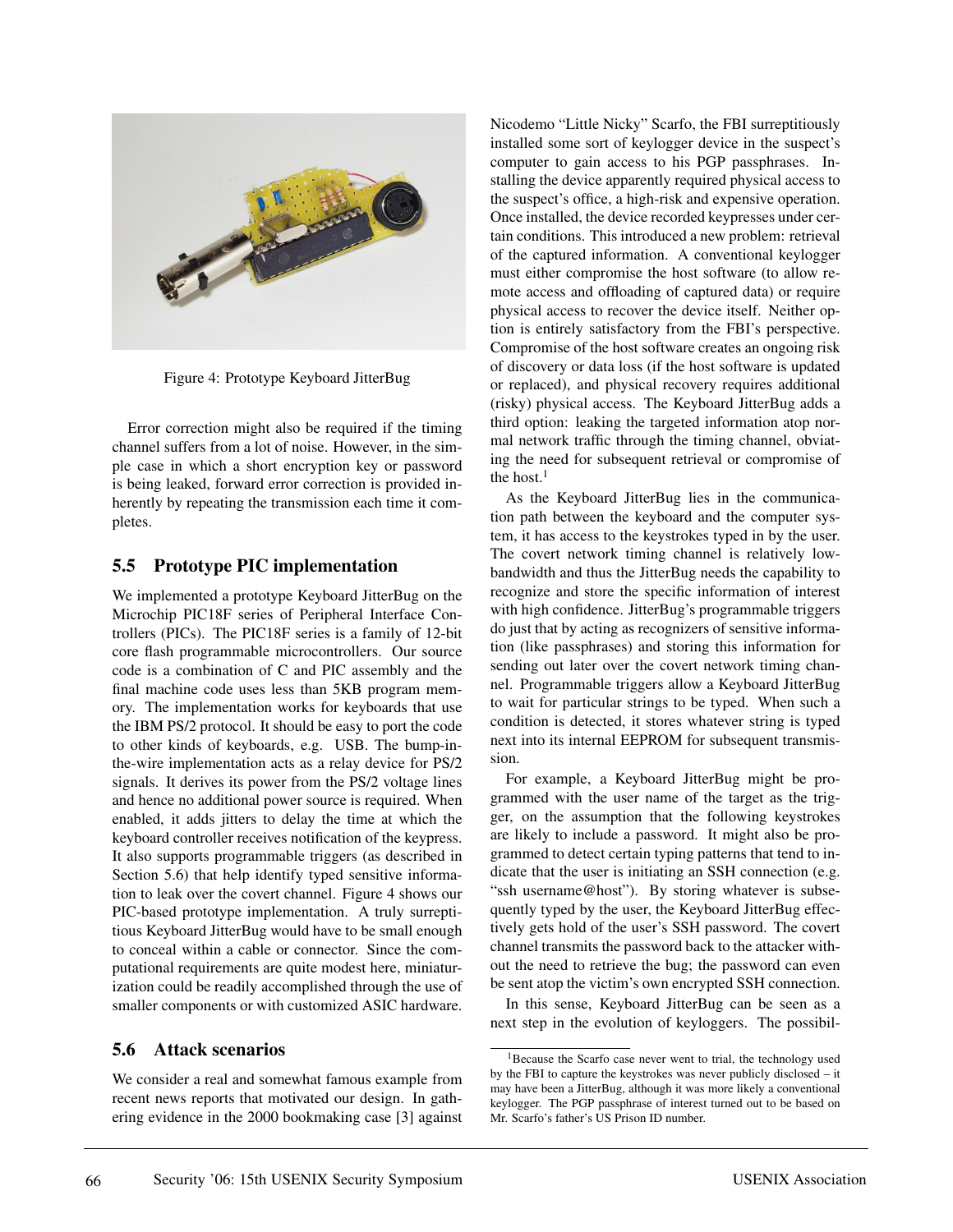ity of such devices raises obvious privacy and security concerns.

The Keyboard JitterBug implementation can also serve as the basis for more advanced worms and viruses. Many newer keyboards are software programmable. Some of these keyboards even allow their internal firmware to be upgraded by software. A malicious virus program might rewrite the firmware with a Jitter-Bug(ged) version and delete itself, effectively avoiding any form of detection by an antivirus program.

Finally, perhaps the most serious (and also the most sophisticated to mount) application of the JitterBug is as part of a *Supply Chain Attack*. Rather than targeting a specific system, the attacker subverts the keyboard supply and manufacturing process to install such a device in many keyboards from one or more suppliers, in the hope that a compromised device will eventually be acquired by a target of interest. Such an attack seems most plausible in the context of government espionage or information warfare, but could also be mounted by an industrial or individual attacker who manages to compromise a keyboard vendor's code base.

# **5.7 Non-interactive network applications**

Although the Keyboard JitterBug's primary application is for leaking secrets or other information over interactive network applications, it can also be used in a restricted setting with very low bandwidth for less interactive network applications. Much network activity has a causal relationship with specific keyboard events. This is true for many commonly used network programs such as web browsers, instant messengers and email clients.

For IM programs, pressing return after a line of text causes the message to be sent over a network. In addition, many IM protocols also send a notification to the other end as soon as the user starts typing another line. By detecting and manipulating keystroke timings when such events happen, the Keyboard JitterBug can leak information. Similarly, typing a URL into a web-browser typically requires the user to press "return" before the browser fetches it. The Keyboard JitterBug can manipulate this timing to affect the time at which the URL is fetched over the network. The relevant "return" when the jitter should be added can be detected by using a programmable trigger (e.g. Ctrl-L  $\rightarrow$  URL $\rightarrow$  < return > for Mozilla Firefox). E-mail clients also sometimes use keyboard shortcuts which cause specific network events (e.g. sending an e-mail) to occur. By adding jitter to the appropriate keypresses, the timing of these network events can be manipulated (and observed).

For the above applications, the coupling between keyboard events and network activity make them susceptible to attacks using the Keyboard JitterBug. The bandwidth of leakage, however, is significantly lower. One advantage they have over SSH from the perspective of the attacker is that many of these applications tend not to use encryption. This reduces the number of insertion errors (Section 6.2) by making it easier for the covert channel receiver to distinguish between normal network packets and those whose timing was manipulated by the Keyboard JitterBug.

# **6 Keyboard JitterBug: Evaluation**

In this section, our focus is on evaluating the efficacy of the timing channel under a variety of practical conditions.

# **6.1 Factors affecting performance**

Because the JitterBug is so far removed from its receiver, many factors affect its performance.

- **Buffering:** Keyboard buffering affects the delay between when the key is received by the keyboard controller and when it is available to the application that is trying to send the keystroke over the network. Similarly, network buffering affects the delay between when the request for sending the packet is received by the OS network stack and when it is actually transmitted over the network. If the variance of buffering delay (keyboard + network) is high, then the number of symbol errors increase, reducing the effective bitrate of the channel.
- **OS Scheduling:** For a loosely-coupled covert timing channel, the noise added by OS scheduling depends on a variety of factors including the time quantum used, the scheduling algorithm, system load, etc. Fortunately, keyboard and network handling in most modern operating systems is given high priority and hence, the noise added to the channel from scheduling effects is usually quite insignificant.
- **Nagle's algorithm:** Described in RFC 896 [37], Nagle's algorithm is used to handle the *small-packet problem* that is caused by the increase in packet header overhead when interactive network applications are used as each keystroke is sent in its own network packet. The algorithm is an adaptive way of deciding when to buffer data before sending it out in a single network packet based on the network conditions (latency and bandwidth). If Nagle's algorithm is enabled it can cause two problems with the timing channel. Firstly, it creates a varying network buffering delay that adds noise to the timing information. Secondly, it can lead to multiple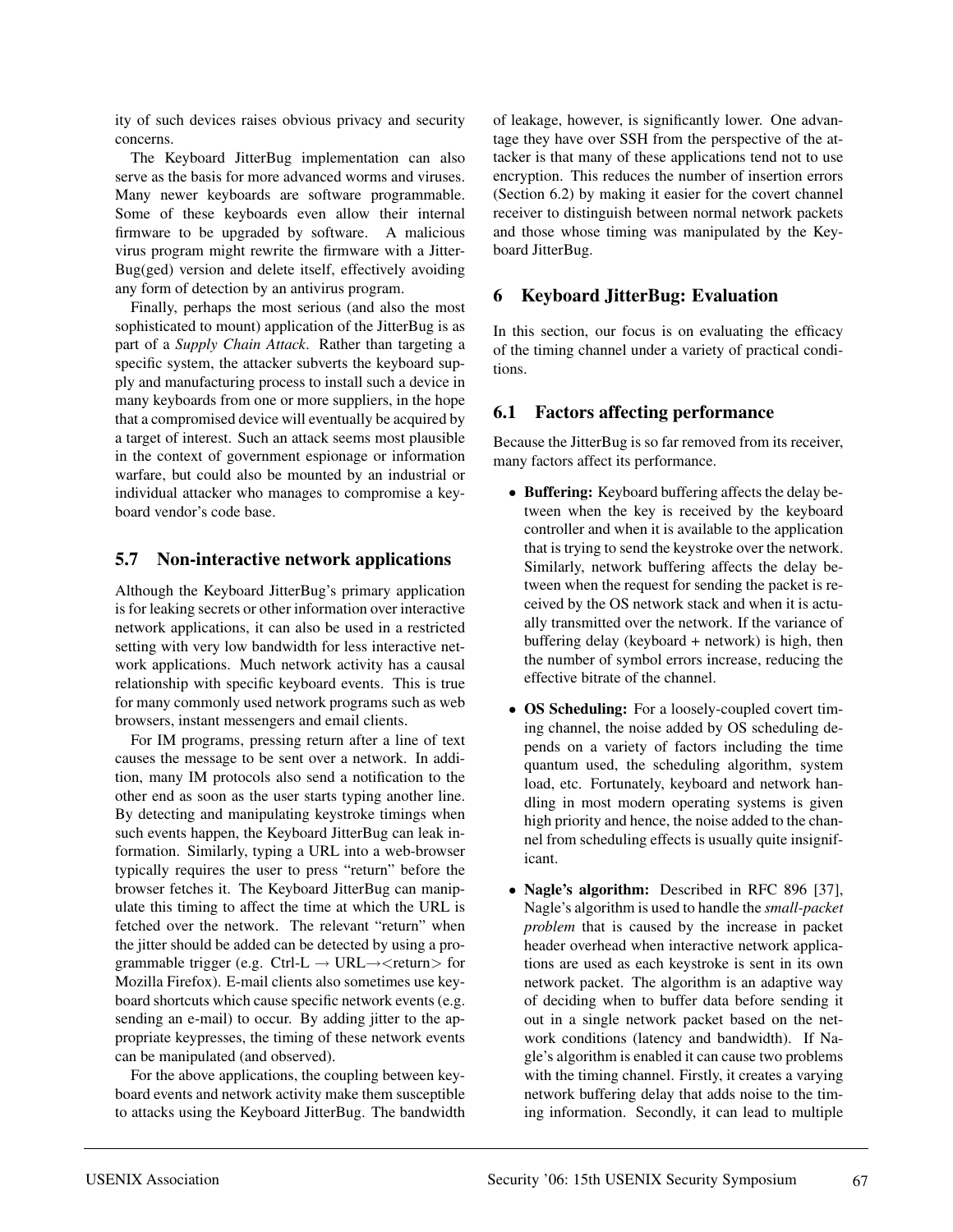keystrokes being sent out in a single packet. Hence, the timing information for all but the first keystroke might be lost leading to missing symbols in the timing channel. Fortunately, Nagle's algorithm is usually disabled by default (using the TCP NODELAY option) for better responsiveness in interactive network applications including most commonly used SSH client implementations (e.g. OpenSSH). This means that each keystroke generates it own network packet that is sent out as soon as possible (assuming no network congestion).

• **Network Jitter:** This is the most important factor for a network timing channel. Network Jitter, i.e. variability in round trip times (RTT), adds noise to the timing information and affects the accuracy of symbol decoding at the receiver. The placement of the receiver also affects the "observed" network jitter and thus changes the observed channel accuracy. Encoding a symbol in the timing of two adjacent packets has a mitigating effect on the channel accuracy as each change in network delay causes a maximum of one error to occur.

## **6.2 Sources of Error**

The Keyboard JitterBug timing channel can suffer from three kinds of transmission errors: insertions, deletions and inversions.

Insertions occur when receiver cannot distinguish between network packets corresponding to the Keyboard JitterBug and those corresponding to other network traffic. This will happen when any form of encryption is being used. Depending on the protocol layer at which encryption is being applied, the frequency of insertion errors will be different. The worst case is when link encryption is being used. In this case, it would be very hard to separate covert channel packets with that of normal network traffic, causing insertion errors to happen all the time. Fortunately, the use of link layer encryption along the whole path of a network packet on the Internet is quite rare, so this restriction is not that much of an issue. Encryption at the network or transport layers (e.g. IPSec, TLS) would also cause significant insertion errors to occur, especially if one of the network applications of interest use them for communication. Application layer encryption can cause insertion errors but they are pretty rare as the visible packet format and size (e.g. SSH) makes it possible (in most cases) to distinguish packets of interest from normal network traffic. Finally, if no encryption is being used (e.g. telnet), then no insertion errors occur.

Deletion errors are of two kinds. As the Keyboard JitterBug only has access to keystrokes and no other system information, it is not possible to distinguish between when the user is typing inside a network application of interest or in other applications running on the system. The situation can be ameliorated somewhat by using heuristics to determine when the user is typing in a network application (e.g. by detecting shell commands being typed when previously the user opened up a new ssh connection) and add jitters only then. In cases where this is not possible, multiple chunks of bits might be lost. The second kind of deletion errors occur when network buffering causes multiple keystrokes to be sent in the same packet. These deletion errors occur less frequently and typically cause very few symbols to be lost. They can always be detected when no encryption is being used (e.g. telnet). For the more general case, an appropriate framing scheme would be required.

The main application of the Keyboard JitterBug channel is to leak passwords, typed cryptographic keys, and other such secrets. As these secrets are relatively short, they can be transmitted repeatedly to increase the chances that they will be received correctly. Both insertion and deletion errors are, by their nature, bursty. The redundancy through repetition provides inherent forward error correction (FEC) to handle them.

Finally, symbol corruption errors are caused by delays that might occur on the sender's side or in the network while the packet is in transit (due to network jitter). These errors cause a different symbol to be received than what was originally sent. For the binary symbol encoding scheme, the errors take the form of bit inversions. Symbol corruption errors can be handled by using suitable error correction coding schemes.

As insertion and deletion errors are very specific to the application and environment under which the Keyboard JitterBug is deployed, we do not focus on them in our experimental evaluation.

# **6.3 Experimental Results**

We performed various experiments to test the Keyboard JitterBug under a variety of sender configurations, network and receiver conditions. The experiments were performed with our bump-in-the-wire implementation of the Keyboard JitterBug on a PIC microcontoller.

As our covert channel relies on manipulating the timing of keypresses to piggyback information, the keyboard needs to be in use for the channel to work and be tested. Instead of manually typing at the keyboard for each experiment, we built a keyboard replayer for our controlled experiments. A special mode in the Keyboard JitterBug allows it to store all keyboard traffic into the EEPROM for later replay. Then the covert timing channel can be turned on and the replay information is used to simulate a real user typing at the keyboard preserving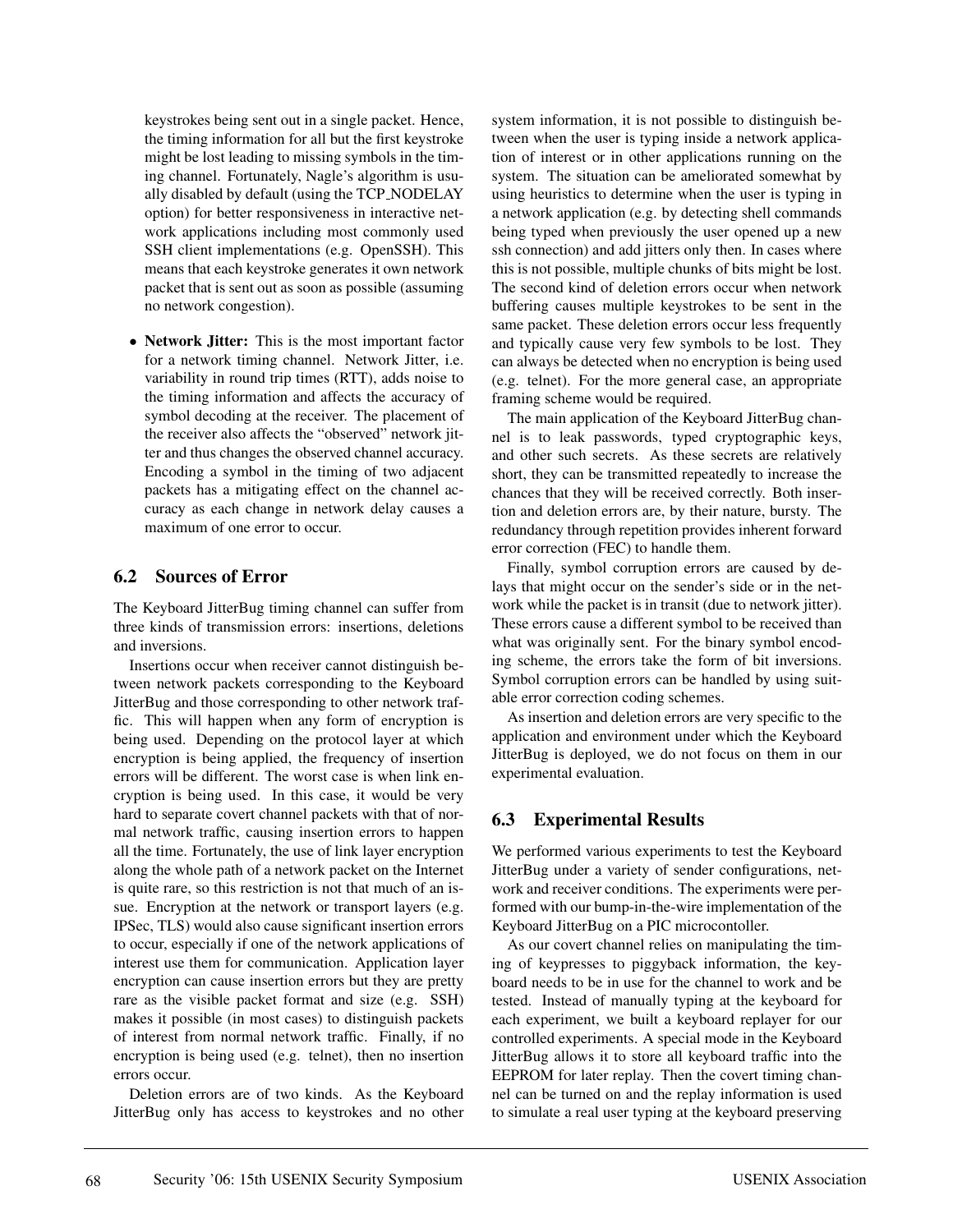the original user's keystroke timing information. This way we can test different Keyboard JitterBug parameters under the same set of conditions. Note that the Keyboard JitterBug is still placed as a relay device between the keyboard and the computer. The available memory of the PIC device limits the maximum length of the replay. When the end of a replay is reached, the JitterBug starts the replay from the beginning. This does not materially affect our experiments, since we are concerned only with the inter-character timing, not the actual text.

| <u> 1980 - Andrea Station Books, amerikansk politiker (</u><br>$\longleftarrow$ w/4 $\longleftarrow$ + | $\overline{\phantom{a}}$ w/4 $\overline{\phantom{a}}$<br>$W/2 -$ |  |
|--------------------------------------------------------------------------------------------------------|------------------------------------------------------------------|--|
| Decode as 0                                                                                            |                                                                  |  |
| Decode as 1                                                                                            |                                                                  |  |

Figure 5: Timing Window ( $\varepsilon = w/4$ ) used for binary symbol decoding in experiments

For all experiments where a pure binary symbol encoding is being used, the user-defined tolerance parameter  $\varepsilon = w/4$ . Figure 5 shows the decoding timing window used with the bands for '0' and '1'.

The source machines used for the experiments were connected to the LAN network at the Dept. of Computer and Information Science, University of Pennsylvania, Philadelphia. The source machines ran Linux 2.4.20 (unless otherwise noted). All network connections were made via a 100Mbps switch. As we are interested in finding how well the Keyboard JitterBug performs under a range of different network conditions, we used the PlanetLab network [12] to test our covert network timing channel using various geographically displaced nodes. Interactive SSH terminal sessions were initiated between the source and destination nodes. All measurements of the timing information for the covert channel were performed at the destination host using *tcpdump*. Using the time of arrival of network packets at the destination host gives us a worst case estimate of the channel performance. In practice, the covert channel receiver can be placed anywhere in the path of the network packets. The channel is configured to send an ASCII encoded string.

The standard measure of the performance of channel under the presence of noise is the bit error rate (BER) [40]. For channels with bit slips<sup>2</sup>, due to the possibility of bit loss, this metric cannot directly be used. For the Keyboard JitterBug, as network buffering can cause more than one keystroke to be sent in each packet, there is potential for missing bits leading to synchronization errors. Therefore, while measuring raw channel performance (without framing or error correction), the traditional definition of bit error rate based on the Hamming Distance metric cannot be used. Instead, we use *Levenshtein Distance*, also called the *edit distance* to get the raw bit error rate. Here, an error constitutes inversion or deletion of bits. The edit distance is a measure of similarity of two strings and is equal to the number of insertions, deletions, and substitutions needed to convert the source string (bits received) into the target string (bits sent).

While measuring channel performance with framing, the bit error rate is calculated using the Hamming Distance metric for correctly received frames. For frames discarded because of framing errors, all the data bits (of the frame) are assumed to have been in error. Because of framing, the receiver can detect and recover from bit deletions and synchronize itself with the covert channel data stream. For evaluating the performance of the channel with framing, three parameters are calculated: Net BER  $(E_C)$ , Average Correct Frame BER  $(E_{CF})$  and Frame Discard Rate  $(E_{DF})$ . Net BER measures the total fraction of bits that are lost or corrupted due to bit errors within a frame or framing errors caused due to corruption of the Frame Sync Sequence or delimiter. Framing errors cause whole frame(s) to be discarded leading to the loss of all bits they contain. These bit errors (equal to the frame size) are included in the calculation for Net BER. Average Correct Frame BER is the average BER only for the frames that were successfully decoded (without framing errors). Therefore, bits lost due to framing errors are not accounted for in calculating the Average Correct Frame BER. The suitable error correction coding scheme to use would depend on this measure. Frame Discard Rate is a measure of the frequency with which frames get dropped or lost due to framing errors. It is easy to see that:

$$
E_C = E_{CF} + E_{DF} - E_{CF}E_{DF}
$$

### **6.3.1 Window Size and RTT**

Table 1 summarizes the measured raw BER of the covert network timing channel for six different nodes on the PlanetLab network using different window sizes. These nodes were chosen based on their wide ranging geographical distances from the source host and different network round-trip times.

The raw BER is the channel performance without the use of any error correction coding or framing. As the calculation of the raw BER metric uses the edit distance metric, the error rates also consider bit deletions and insertions in addition to inversions. The notion of acceptable raw channel performance would depend on a variety of factors including the framing mechanism used, the application, and the capability of error correction codes.

<sup>2</sup>In general, the lack of synchronization might occur for various other reasons, such as the lack of buffer space, variation in clock rate, etc.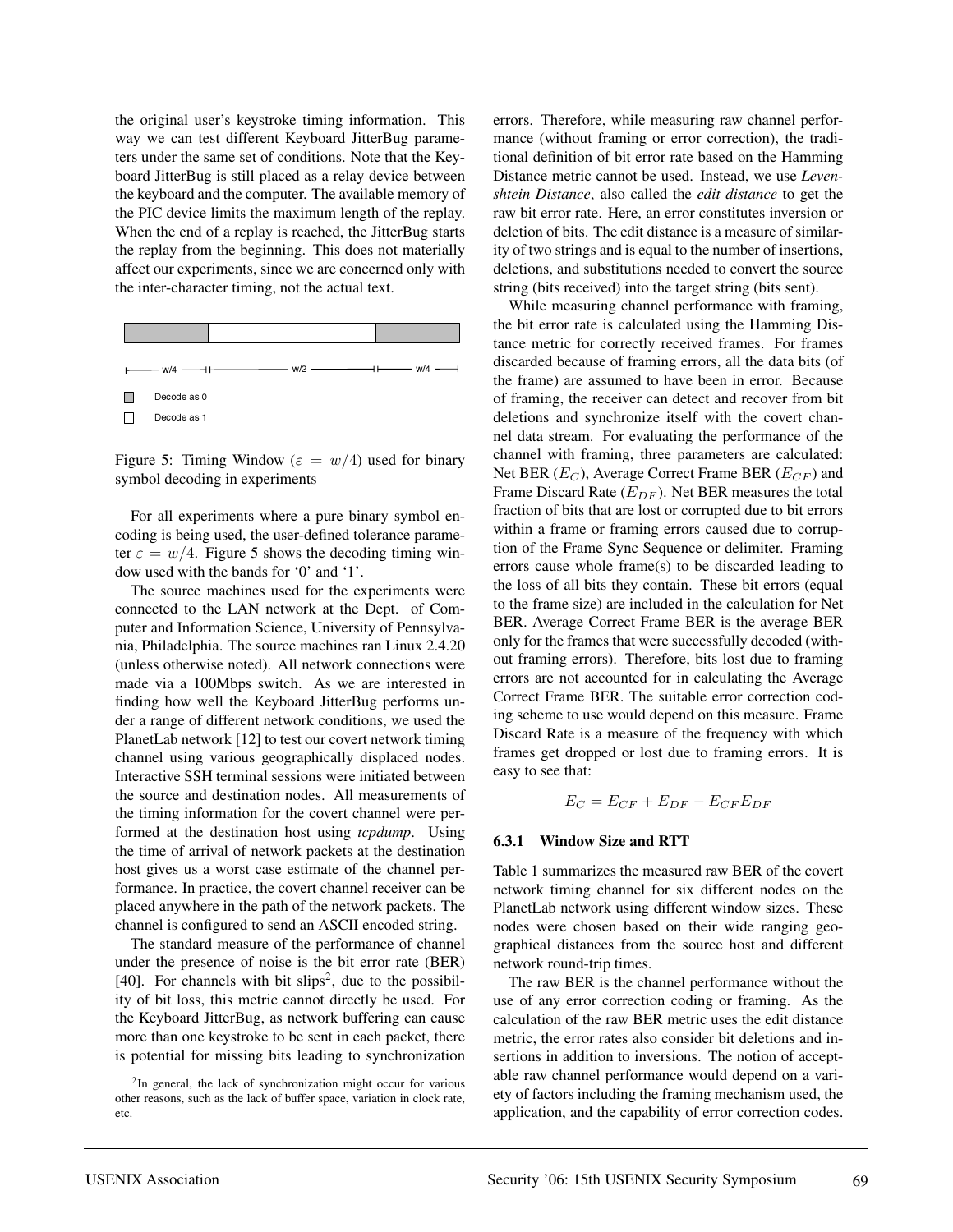| <b>Node</b>                | <b>RTT</b>       | <b>Hops</b> | ls | 500 <sub>ms</sub> | 100 <sub>ms</sub> | 20ms | 15ms | 10ms | 5 <sub>ms</sub> | 2ms  |
|----------------------------|------------------|-------------|----|-------------------|-------------------|------|------|------|-----------------|------|
| ColumbiaU (NYC, NY)        | 6 ms             | 14          |    |                   |                   | .007 | .007 | .010 | .044            | .089 |
| UKansas (Lawrence, KS)     | $42 \text{ ms}$  | 14          |    |                   |                   | .005 | .007 | .008 | .067            | .143 |
| UUtah (Salt Lake City, UT) | $73 \text{ ms}$  | 23          |    |                   |                   | .005 | .005 | .005 | .039            | .092 |
| UCSD (San Diego, CA)       | 84 ms            | 19          |    |                   |                   | .010 | .011 | .011 | .044            | .102 |
| ETHZ (ETH, Zurich)         | $112 \text{ ms}$ | 17          |    |                   |                   | .005 | .006 | .009 | .049            | .092 |
| NUS (Singapore)            | 236ms            | 18          |    |                   |                   | .045 | .047 | .048 | .228            | .240 |

Table 1: **Measured Raw Bit Error Rate for different window sizes and network nodes (Levenshtein Distance Metric)**

Many error correction codes exist for channels where both substitutions and deletions are possible and that use the Levenshtein distance metric as the error rate metric [29]. Marker Codes [15, 39] and Watermark Codes [14] are some examples of such error correction schemes. As our primary application for the channel is very lowbandwidth, we consider a measured raw bit error rate of less than 10% to be acceptable. We discuss channel performance using the Hamming distance metric in Section 6.3.5 when we discuss experiments with the use of some simple framing schemes.

For a fixed window size, the round-trip times and the channel performance do not exhibit any clear trend. Intuitively, this lack of a trend is to be expected. The channel encoding relies on the packet inter-arrival times for encoding the information. Thus, it is the network jitter and not the end-to-end latency that affects performance of the channel.

Acceptable performance is achievable even if the receiver is at a large distance from the source of the timing channel. The node in Singapore, with a RTT of 236 ms, is a case in point. For a window size of 20 ms, the raw channel error rate is around 4.5%, which is quite usable for many low-bandwidth applications of the JitterBug.

The maximum lag introduced by the Keyboard Jitter-Bug for each keypress is equal to the window size  $w$ . Consequently, the choice of this parameter is dependent upon how large the value can be made while still keeping the Keyboard JitterBug undetectable by the user. Although we can get a perfect channel for all the nodes tested with a window size of 1 second, this value is effectively unusable because the user will detect the presence of the Keyboard JitterBug. It is widely believed that 0.1 seconds is about the limit for the response time for a user to feel that the system is reacting instantaneously [32]. Therefore in practice, the window size will have to be smaller than that. Our own experience with the Keyboard JitterBug shows that 20 ms is a perfectly acceptable window size and this amount of added lag for each keystroke is effectively unnoticeable by the user.

The window size also affects the size of the guard bands that help absorb some network jitter. The jitter

| Load       | 20ms | 15 <sub>ms</sub> | 10 <sub>ms</sub> | 5 <sub>ms</sub> |
|------------|------|------------------|------------------|-----------------|
| <b>SSH</b> | .010 | .011             | .011             | .044            |
| Telnet     | 0    | .006             | .01              | .01             |

Table 2: **Measured Raw Bit Error Rate for SSH and Telnet (Levenshtein Distance Metric)**

has two components: the frequency of change and the magnitude of change. For a window size of  $w$  the implementation can handle a maximum jitter of  $w/4$  per packet pair.

From Table 1, it is clear that, as expected, smaller window sizes lead to higher error rates. The increase in the error rate, however, is not very drastic over the ranges we tested. The channel remain usable even if window sizes as low as 2 ms are used. For a window size of 20 ms or more, channel performance is consistently high on all the nodes tested. Our observations are supported by previous studies of round-trip delays on the Internet. It has been shown that on average, round-trip delays on the Internet tend to cluster around within a jitter window of 10 ms for significant periods of time [4]. Thus, this choice of window size is likely to work under a wide gamut of network conditions. When the exact conditions are known, it is possible to optimize the Keyboard JitterBug further by choosing smaller window sizes.

### **6.3.2 Network application**

We measured the raw BER for four different windows sizes for a covert timing channel to a PlanetLab node in University of California, San Diego. The node is 19 hops away with an average Round-Trip Time (RTT) of 84.3 ms. Table 2 shows the measured raw BER for SSH and Telnet. The channel performance is not affected by the choice of the interactive network terminal application. The advantage of Telnet, of course, is its lack of encryption, which makes it easy to detect deletion errors caused by multiple characters being sent in the same network packet.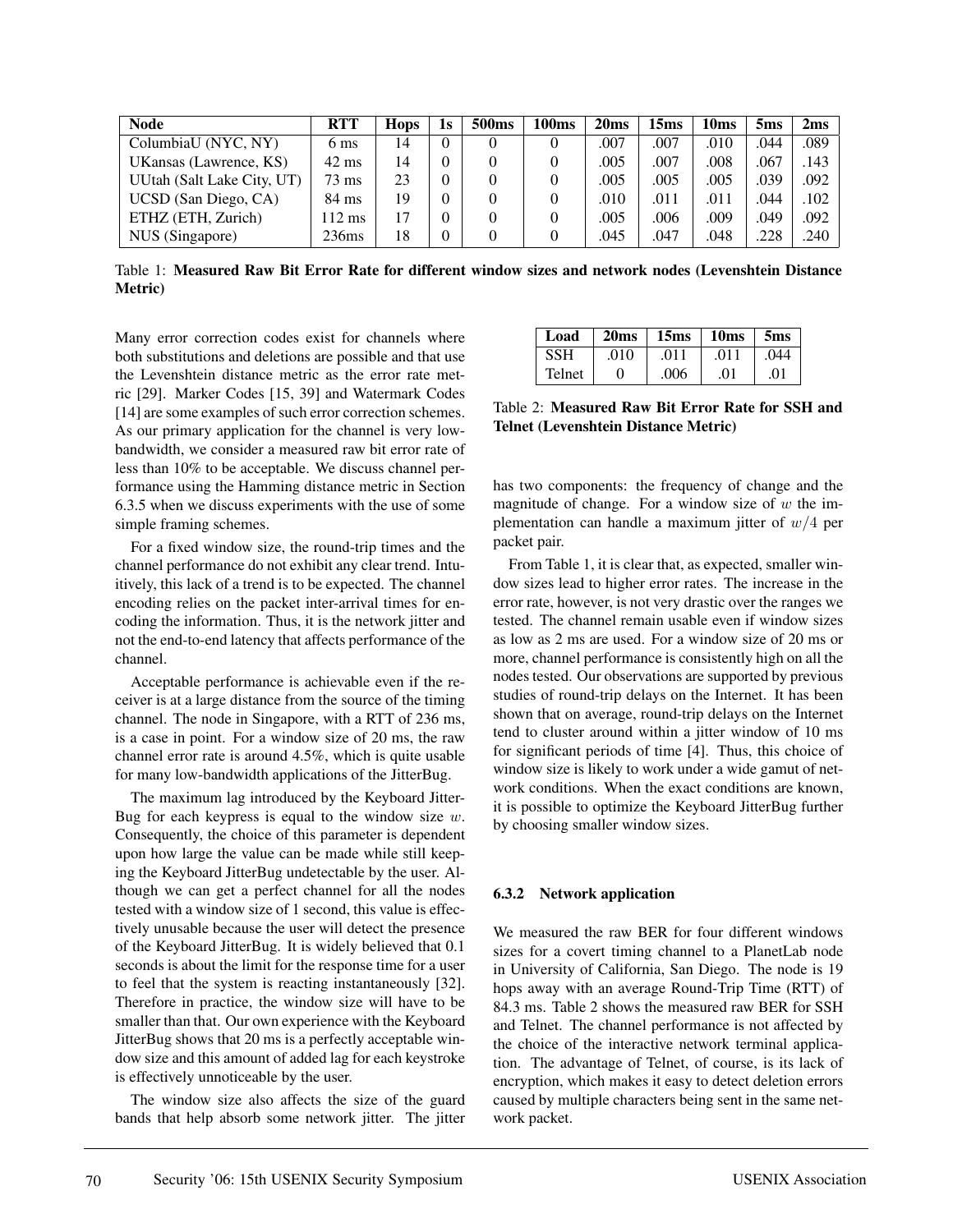| OS.             | 20 <sub>ms</sub> | 15 <sub>ms</sub> | 10 <sub>ms</sub> | 5 <sub>ms</sub> |
|-----------------|------------------|------------------|------------------|-----------------|
| Linux $2.4.20$  | .010             | .011             | .011             | .044            |
| Linux $2.6.10$  | .010             | .010             | .010             | .013            |
| Windows XP(SP2) | .001             | .001             | .001             | .007            |
| FreeBSD 5.4     | .017             | .033             | .044             | .058            |
| OpenBSD 3.8     | .022             | .043             | .05              | .075            |

Table 3: **Measured Raw Bit Error Rate for different window sizes and operating systems (Levenshtein Distance Metric)**

| Load       | 20ms | $15ms$ 10ms |      | 5 <sub>ms</sub> |
|------------|------|-------------|------|-----------------|
| Idle       | .010 | .011        | .011 | .044            |
| Heavy Load | .010 | .016        | .016 | .05             |

Table 4: **Measured Raw Bit Error Rate for different windows sizes and system loads (Levenshtein Distance Metric)**

### **6.3.3 Operating System**

To confirm that the performance of the channel is not significantly affected by the operating system through which the Keyboard JitterBug is working, we performed experiments to measure the performance of the implementation on several popular operating systems.<sup>3</sup> We again performed the experiments on the PlanetLab node at San Diego, California for four different window sizes. Table 3 summarizes the measured raw BER of the covert timing channel for different operating systems. The raw BER remains quite similar for all the operating systems tested without any major fluctuations. The small difference in the results arises from two factors: variations in network conditions and different OS implementations of keyboard processing. Both these factors affect the amount of noise present in the timing channel when it reaches the receiver.

### **6.3.4 System Load**

Keyboard and network events in general-purpose operating systems are typically given high processing priority. Moreover, their implementation is usually interruptdriven for better responsiveness and performance. So, we do not expect the normal variation in system loads to have any major influence on the performance of the timing channel. To confirm this, we used the *stress* [1] tool to generate high system  $loads<sup>4</sup>$  at the source machine and then measured the performance of the timing channel at the receiver. As before, the receiver of the timing channel is located at the PlanetLab Node in San Diego, CA.

| Node                       | $\rm E_{\rm T}$ | $\rm E_{CF}$ | ${\rm E_{DF}}$ |
|----------------------------|-----------------|--------------|----------------|
| ColumbiaU (NYC, NY)        | .142            |              | .142           |
| UKansas (Lawrence, KS)     | .152            |              | .152           |
| UUtah (Salt Lake City, UT) | .093            |              | .093           |
| UCSD (San Diego, CA)       | .184            | $\mathbf{0}$ | .184           |
| ETHZ (ETH, Zurich)         | .112            |              | .112           |
| NUS (Singapore)            | .384            | .014         | .375           |

Table 5: **Measured Bit Error Rate(s) with Framing (Bit-Stuffing)** ( $E_T$  = Net BER,  $E_{CF}$ : Average Correct Frame BER,  $E_{DF}$ : Frame Discard Rate)

| Node                       | $\rm E_{\rm T}$ | $\rm E_{CF}$ | ${\rm E_{DF}}$ |
|----------------------------|-----------------|--------------|----------------|
| ColumbiaU (NYC, NY)        | .121            | .002         | .12            |
| UKansas (Lawrence, KS)     | .104            |              | .104           |
| UUtah (Salt Lake City, UT) | .137            | .001         | .136           |
| UCSD (San Diego, CA)       | .202            | .001         | $\mathcal{L}$  |
| ETHZ (ETH, Zurich)         | .088            |              | .088           |
| NUS (Singapore)            | .39             | .005         | .386           |

Table 6: **Measured Bit Error Rate(s) with Framing (Ternary Encoding)**  $(E_T = \text{Net BER}, E_{CF}$ : Average Correct Frame BER,  $E_{DF}$ : Frame Discard Rate)

The source of the timing channel is a Pentium 4 2.4 GHz Desktop System with 1GB of system memory running Linux 2.4.20.

Table 4 shows the measured raw BER for normal system load vs. heavy system load. The results show that the behavior of the channel remains quite similar without any drastic drops in the channel performance.

### **6.3.5 Framing**

Many applications of the Keyboard JitterBug would require the use of framing for transmission of data on the timing channel. We tested the JitterBug with two very simple framing schemes: one based on bit stuffing and the other using a low-level special frame delimiter symbol. Our goal is to evaluate the performance of the channel using the Hamming distance metric rather than describe an optimal framing scheme for the timing channel.

The timing window used for the experiments is 20 ms and the frame size is 16 bits. The bit-stuffing frame sync sequence (FSS) used is 8 bits in length. The results are summarized in Table 5 and Table 6. As described in Section 6.3, three parameters are calculated for each run: the Net BER, Average Correct Frame BER and the Frame Discard Rate. The receiver discards any frame that is not the correct size or has a corrupted frame delimiter.

It is clear from the results that the bulk of the network errors are the result of discarded frames. Many of these are synchronization errors caused by deletion of bits from a frame due to network buffering. There are

<sup>3</sup>We did not perform experiments with Mac OS X because of the absence of a PS/2 keyboard port on the Mac hardware.

<sup>4</sup>The command-line used was: *stress –cpu 8 –io 4 –vm 2 –vm-bytes 256M*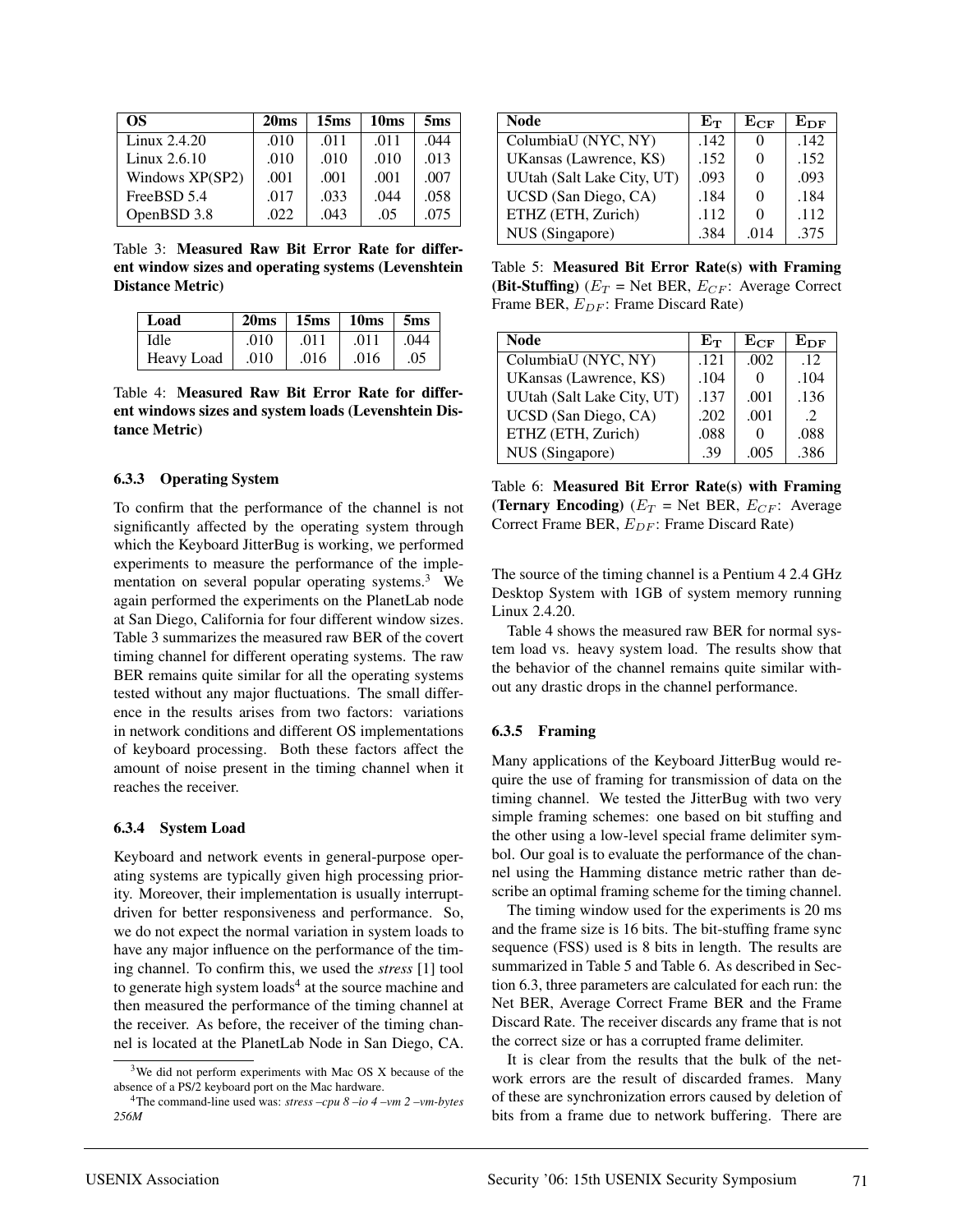| Node                       | $\rm E_{\rm T}$ | $\rm E_{CF}$ | ${\rm E_{DF}}$ |
|----------------------------|-----------------|--------------|----------------|
| ColumbiaU (NYC, NY)        | .150            | .011         | .140           |
| UKansas (Lawrence, KS)     | .174            | .030         | .148           |
| UUtah (Salt Lake City, UT) | .170            | .012         | .16            |
| UCSD (San Diego, CA)       | .173            | .021         | .156           |
| ETHZ (ETH, Zurich)         | .153            | .007         | .147           |
| NUS (Singapore)            | .34             | .057         | .299           |

Table 7: **Measured Bit Error Rate(s) with high bit**rate encoding (4bits/symbol + frame delimiter)  $(E_T)$ = Net BER,  $E_{CF}$ : Average Correct Frame BER,  $E_{DF}$ : Frame Discard Rate)

many possible ways the framing scheme could be optimized to reduce the frequency of framing errors. Using smaller frame sizes can reduce the affect of discarded frames on the overall BER. One could also use a much more optimistic decoder so that partial frames are not discarded completely but parts of their contents are recovered. This would most likely need to be combined with an error correction coding scheme for the data within the frame. Coding schemes based on either the Hamming distance metric (to handle substitutions) or Levenshtein distance metric [42] (to handle deletions as well) could be used. Another approach would be to modify the framing scheme to reduce the chance of frame corruption. For example, using two frame delimiters at the start of every frame instead of one. This way if only one of the delimiters gets deleted or corrupted, the frame can still be decoded correctly.

#### **6.3.6 Encoding Scheme**

Our results for smaller window sizes indicate that for many environments in which the Keyboard JitterBug might be deployed, one could use a more efficient symbol encoding scheme by packing more than one bit of information with each transmitted symbol. To confirm this hypothesis, we implemented a 16 symbol (four bits/symbol) encoding scheme with an additional symbol acting as the frame delimiter. The results of our experiments are summarized in Table 7. The frame size used is 16 bits (four symbols). The Average Correct Frame BER stays at above acceptable levels for all the nodes tested. The results show that it is possible to optimize the framing and encoding schemes to increase the bandwidth of the channel and at the same time maintain acceptable channel performance.

### **6.4 Summary of the results**

Our experimental results indicate that a conservative choice of the window size as 20 ms is small enough to be undetectable by a normal user and at the same time

gives good channel performance under a variety of system loads, operating systems and network conditions. One can also increase the bandwidth of the channel by choosing a more aggressive encoding scheme as our results for the high bit rate encoding show. However, our primary goal was to design an encoding scheme that is robust and general enough to work under any unknown environment without affecting user perception. The binary encoding scheme with a timing window of 20 ms serves that purpose quite well.

### **6.5 Detection**

The detection of covert network timing channels is a separate research problem of its own and as such, quite difficult. Thus we do not focus on the detectability aspects of the channel in this paper. However, we briefly analyze some of the issues.

It has been suggested in previous studies that covert network timing channels can be detected by looking at the inter-arrival times of network packets [11, 7]. These detection algorithms rely on the notion of *regularity*, a channel-specific property that can be used to distinguish normal traffic from certain kinds of covert channel traffic. None of these techniques work for detecting the presence of *any* covert timing channel. The Keyboard JitterBug is a low-bandwidth timing channel and has a different form of regularity. Hence, these techniques are unlikely to be able to detect the exploitation of our timing channel.

However, it might be possible to detect Keyboard JitterBug activity by directly observing the inter-arrival times of network packets. The inter-arrival times tend to cluster around multiples of the window size or half the window size. This is because the symbol encoding scheme relies on using an inter-arrival time of 0 (modulo w) for sending a '0' and  $w/2$  (modulo w) for sending a '1'. We collected an SSH trace without the use of a Keyboard JitterBug. We then modified the trace by adding simulated jitter so that packet timings corresponded to the case when a Keyboard JitterBug is being used. Because we do not model the effect of noise added by network jitter, this gives us a worst case analysis of the detectability of our channel.

Figure 6 shows the inter-arrival times for 550 packets in the original trace for a range between 0.2s and 0.3s. In Figure 7, we show the same trace except now with simulated jitter that would be added by a Keyboard JitterBug. Notice the banding around multiples of 10 ms, which corresponds to a window size of 20 ms. Thus, a simple plot of the inter-arrival times reveals that that a covert timing channel is being exploited.

To evade such a simple detection scheme, an approach based on rotating the timing window used for symbol encoding is described below. Note, however, that we do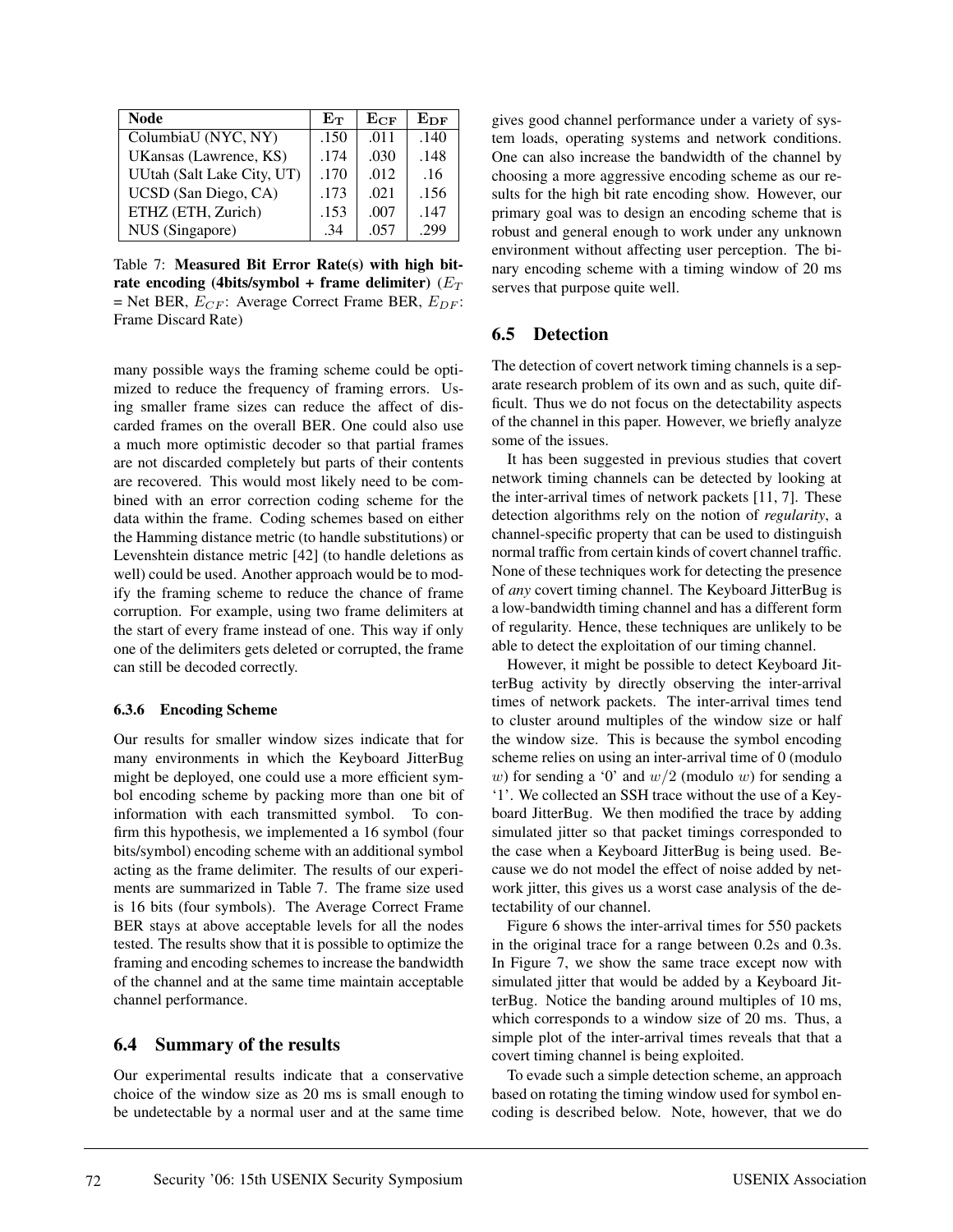





Figure 7: JitterBug applied to the original SSH Trace (stationary time windows)

not claim that the use of the following technique makes our channel undetectable using any other technique. It is simply a countermeasure against the most direct way of detecting our covert timing channel. The timing channel might still be susceptible to other forms of analysis that detect its presence in network traffic.

The method works as follows. As before, let us denote by  ${b_i}$  the binary sequence to be transmitted using jitters, and by  $\{t_i\}$  the sequence of the times when the keys are pressed. Assume there exists  $\{s_i\}$ , a pseudorandom sequence of integers that range from 0 to  $w - 1$ , where  $w$  is, as before, the length of the timing window. The sequence  $\{s_i\}$  is assumed to be known by the sender and the receiver but not by anyone else, and works as a shared secret. Rather than encoding bits by adding delays so that the inter-arrival distances cluster around 0 and its antipode, the source adds jitter such that they cluster around the sequence  $\{s_i\}$  and its associated antipodal sequence.

More precisely, in order to transmit the bit  $b_i$ , the Jit-



Figure 8: JitterBug applied to the original SSH Trace (rotating time windows)



Figure 9: Rotating timing windows: The symbol encoding window is rotated for sending each bit

terBug adds a delay such that:

$$
(\delta_i - s_i) \bmod w = \begin{cases} 0 & \text{if } b_i = 0; \\ \lfloor w/2 \rfloor & \text{if } b_i = 1; \end{cases}
$$

where  $\delta_i = t'_i - t'_{i-1}$ , as before are the difference in times when adjacent keystrokes are sent to the keyboard controller by the Keyboard JitterBug.

Consider an example where Bob wants to send 3-bits of information  $\{1, 0, 1\}$  to Eve using JitterBug. Assume that the window size is 20 ms, and that they agreed on the sequence  $\{s_0, s_1, s_2\} = \{3, 9, 5\}$ . Figure 9 illustrates how the timing window is rotated at each step before deciding on the amount of jitter to add.

Figure 8 shows the inter-arrival times for the same SSH trace with packet timing adjusted for JitterBug but this time using rotating windows during symbol encoding instead of the original static scheme. The sequence  $\{s_i\}$  is chosen to be a pseudo-random sequence of integers between 0 and 19. The inter-arrival times are no longer clustered now and there are no new noticeable patterns compared to the original SSH trace.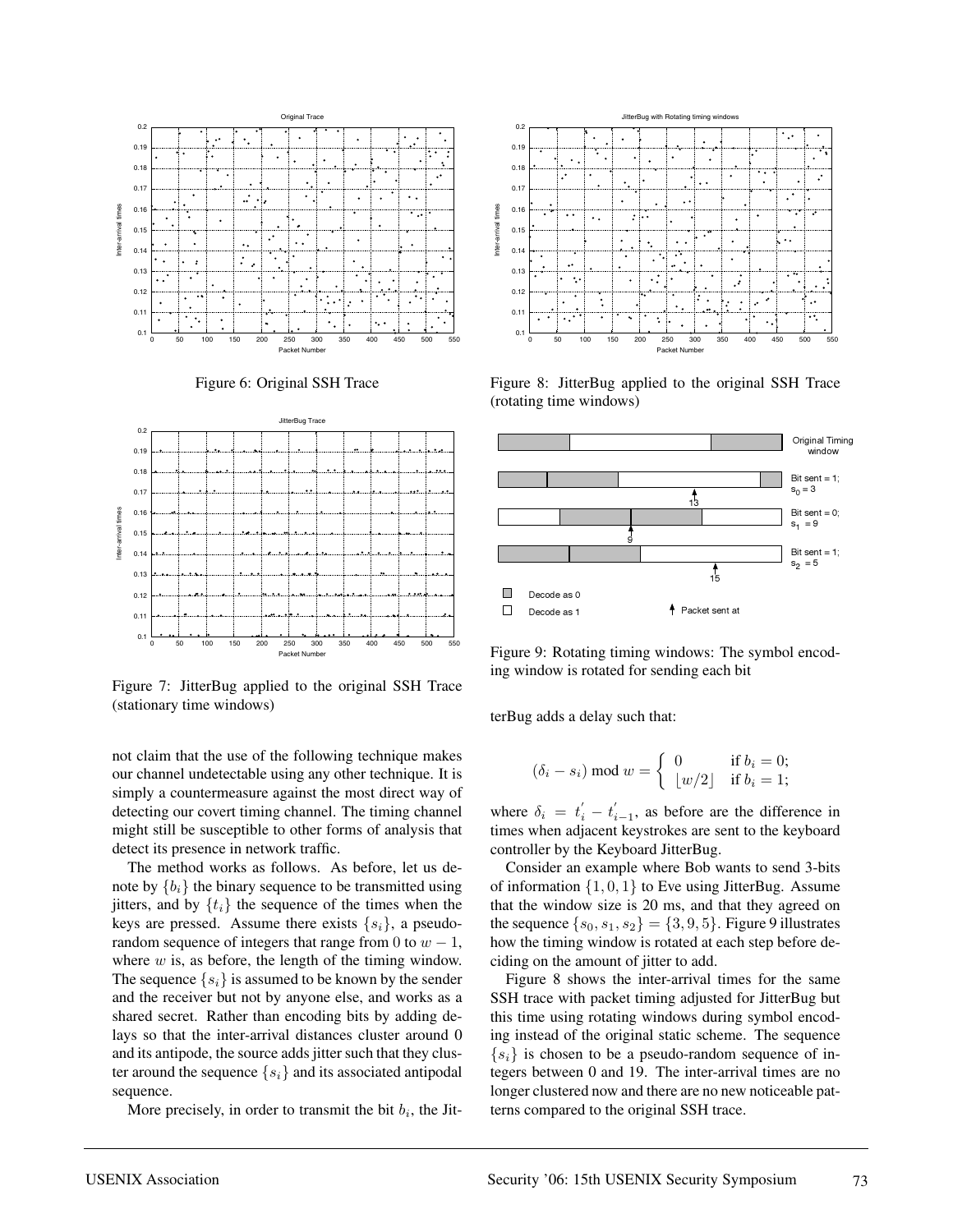The intuition behind this approach is that the resulting sequence  $\{\hat{\delta}_i\}$  on the receiver's side looks as arbitrary as  $\{s_i\}$ . The choice of  $\{s_i\}$  is obviously important and should be sufficiently random. Note that when  $\{s_i = 0\}$ ;  $\forall i$ , this reduces to the original case with a stationary time window.

## **7 Conclusions and Future Work**

Compromising an input channel is useful not only for learning secrets, but, as we have seen, is also often sufficient for leaking them over the network. We introduced *loosely-coupled network timing channels* and *JitterBugs*, through which covert network timing channels can be exploited to leak sensitive information in general-purpose computing systems. We described the *Keyboard Jitter-Bug*, our implementation of such a network timing channel. The Keyboard JitterBug is a keylogger that does not require physical retrieval to exfiltrate its captured data. It can leak previously captured sensitive information such as user passphrases over interactive network applications by adding small and unnoticeable delays to user keypresses. It is even possible to use the Keyboard JitterBug, at low-bandwidth with other, non-interactive, network applications, such as web browsers and instant messaging systems.

Our experiments suggest that the distance over the network between the receiver and the JitterBug doesn't matter very much. The timing window size  $w$  is the basic parameter of the symbol encoding scheme. Its choice is dictated by the expected amount of jitter in the network and by the maximum delay that can be tolerated. A conservative choice of the window size as 20 ms is small enough to be unnoticeable to a human user and at the same time gives good channel performance over a wide range of network conditions and operating systems tested. This makes a Keyboard JitterBug very robust and less susceptible to major changes in the environment in which it is installed. We also described experimental results with some simple framing schemes and more aggressive encoding mechanisms. Our results show that the symbol encoding and framing could be further optimized for better performance in certain environments. Finally, we showed simple techniques for defeating the most direct ways of detecting our attacks.

The most obvious extension to this work is the development of better framing and encoding schemes with higher bandwidth, by making less conservative assumptions that take advantage of specific channel properties. In this paper, however, we deliberately avoided optimizing for any particular channel, operating system, or networked application, instead identifying parameters that give satisfactory performance and that remain highly robust under varied conditions.

All covert timing channels represent an arms race between those who exploit such channels and those who want to detect their use. This necessitates the use of countermeasures by a covert channel to elude detection by network wardens. We suggested only very simple countermeasures in this paper. Our initial results with rotating encoding timing windows indicate that the use of cryptographic techniques to hide the use of encoded jitter channels may be a promising approach. We plan to explore this direction in the future.

## *Acknowledgments*

This research was supported in part by grants from NSF Cybertrust (CNS-05-24047) and NSF SGER (CNS-05- 04159). Jutta Degener suggested the name "JitterBug". The idea of using a PIC chip to add jitters emerged from discussions with John Ionannidis. We thank Madhukar Anand, Sandy Clark, Eric Cronin, Chris Marget and Micah Sherr for the many helpful discussions during the course of this research. We are grateful for the facilities of PlanetLab to perform our experiments. Finally, we thank the anonymous reviewers and David Wagner for many helpful suggestions and comments.

## **References**

- [1] The *stress* project. http://weather.ou.edu/ apw/projects/stress/.
- [2] Trusted computer system evaluation. Tech. Rep. DOD 5200.28- STD, U.S. Department of Defense, 1985.
- [3] United States v. Scarfo, Criminal No. 00-404 (D.N.J.), 2001.
- [4] ACHARYA, A., AND SALZ, J. A Study of Internet Round-Trip Delay. Tech. Rep. CS-TR-3736, University of Maryland, 1996.
- [5] AGAT, J. Transforming out timing leaks. In *POPL '00: Proceedings of the 27th ACM SIGPLAN-SIGACT symposium on Principles of programming languages* (New York, NY, USA, 2000), ACM Press, pp. 40–53.
- [6] ANANTHARAM, V., AND VERDU, S. Bits Through Queues. In *IEEE Transactions On Information Theory* (1996), vol. 42.
- [7] BERK, V., GIANI, A., AND CYBENKO, G. Detection of Covert Channel Encoding in Network Packet Delays. Tech. rep., Darthmouth College, 2005.
- [8] BROIDO, A., HYUN, Y., AND KC CLAFFY. Spectroscopy of traceroute delays. In *Passive and active measurement workshop* (2005).
- [9] BROIDO, A., KING, R., NEMETH, E., AND KC CLAFFY. Radon spectroscopy of inter-packet delay. In *IEEE high-speed networking workshop* (2003).
- [10] BRUMLEY, D., AND BONEH, D. Remote Timing Attacks are Practical. In *Proceedings of the 12th USENIX Security Symposium* (August 2003).
- [11] CABUK, S., BRODLEY, C. E., AND SHIELDS, C. IP covert timing channels: design and detection. In *CCS '04: Proceedings of the 11th ACM conference on Computer and communications security* (New York, NY, USA, 2004), ACM Press, pp. 178–187.